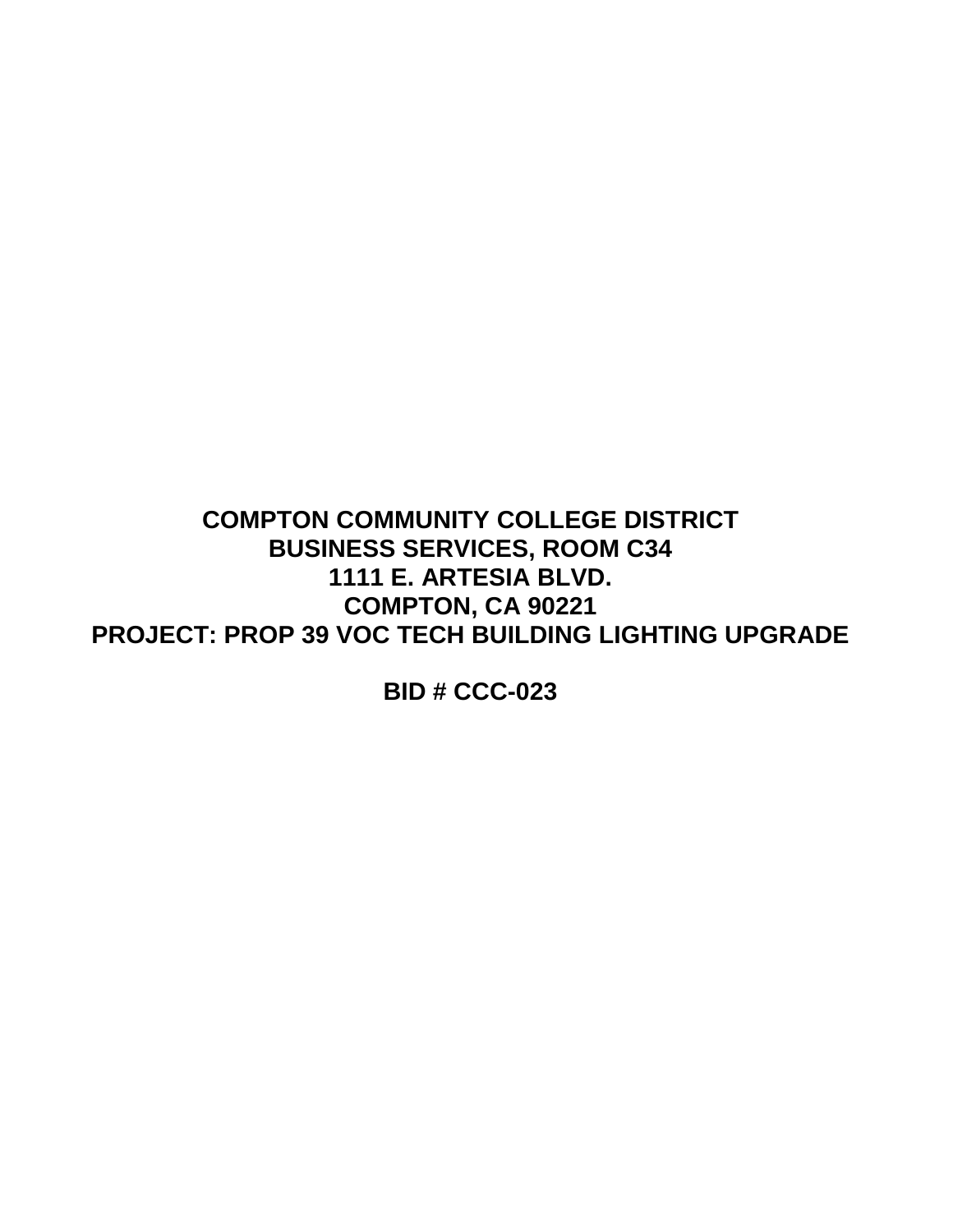# **Table of Contents**

# **Bidding and Contract Documents**

| <u>Page(s)</u>                                                                                                                                                                                                                                                                           |  |
|------------------------------------------------------------------------------------------------------------------------------------------------------------------------------------------------------------------------------------------------------------------------------------------|--|
|                                                                                                                                                                                                                                                                                          |  |
|                                                                                                                                                                                                                                                                                          |  |
|                                                                                                                                                                                                                                                                                          |  |
|                                                                                                                                                                                                                                                                                          |  |
|                                                                                                                                                                                                                                                                                          |  |
|                                                                                                                                                                                                                                                                                          |  |
|                                                                                                                                                                                                                                                                                          |  |
|                                                                                                                                                                                                                                                                                          |  |
|                                                                                                                                                                                                                                                                                          |  |
|                                                                                                                                                                                                                                                                                          |  |
|                                                                                                                                                                                                                                                                                          |  |
|                                                                                                                                                                                                                                                                                          |  |
|                                                                                                                                                                                                                                                                                          |  |
|                                                                                                                                                                                                                                                                                          |  |
| Exhibit A: Lighting Upgrade - Legend, Lutron spreadsheet and Fixture specs (13 pages)                                                                                                                                                                                                    |  |
| Exhibit B: Spring Class Schedule and Floor Plans for Vocational Tech Bldg (29 pages)                                                                                                                                                                                                     |  |
| Exhibit C: Sample Contract/Agreement (15 pages)                                                                                                                                                                                                                                          |  |
| Forms to be completed or furnished by successful bidder only:                                                                                                                                                                                                                            |  |
| <b>Agreement</b><br><b>Workers' Compensation Certificate</b><br><b>Payment Bond</b><br><b>Performance Bond</b><br>Certificate of insurance (provided by insurance company)<br>(Required within ten (10) days after award)<br>Any other documents or proof requested in the bid documents |  |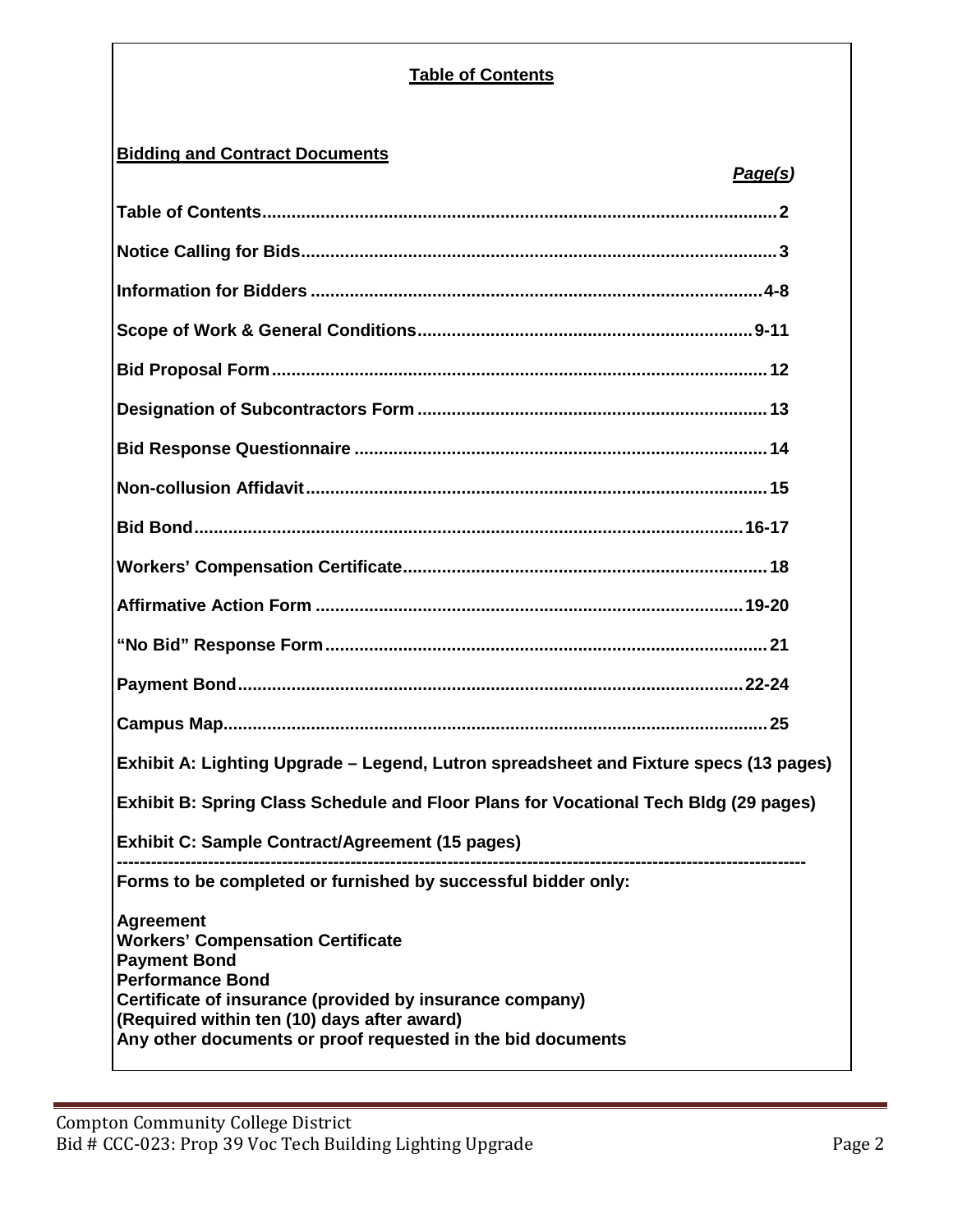#### **NOTICE CALLING FOR BIDS**

| <b>DISTRICT:</b>                                                         | <b>COMPTON COMMUNITY COLLEGE DISTRICT</b>                                                                                     |  |
|--------------------------------------------------------------------------|-------------------------------------------------------------------------------------------------------------------------------|--|
| <b>PROJECT DESCRIPTION:</b>                                              | BID# CCC-023: PROP 39 VOC TECH<br><b>BUILDING</b><br><b>LIGHTING</b><br><b>UPGRADE</b>                                        |  |
| <b>LICENSE REQUIREMENT:</b>                                              | C <sub>10</sub> or B License                                                                                                  |  |
| <b>MANDATORY JOB WALK:</b>                                               | FEBRUARY 23, 2015 @ 9:00 AM                                                                                                   |  |
| <b>LAST DATE/TIME FOR</b><br><b>SUBMITTAL OF</b><br><b>BID PROPOSAL:</b> | MARCH 6, 2015 @ 4:00 PM                                                                                                       |  |
| <b>PLACE FOR SUBMITTAL</b><br><b>BID PROPOSALS:</b>                      | <b>Compton Community College District</b><br><b>Business Services, Room C34</b><br>1111 E. Artesia Blvd.<br>Compton, CA 90221 |  |
| <b>BID AND CONTRACT</b><br><b>DOCUMENTS AVAILABLE AT:</b>                | http://district.compton.edu                                                                                                   |  |

**NOTICE IS HEREBY GIVEN** that the Compton Community College District ("District"), acting by and through the Special Trustee, will receive up to, but not later than the above-stated date and time, sealed Bid Proposals for the Contract for the Work upgrading lights in the Vocational Technology building on campus generally described as **Bid #CCC-023: Prop 39 Voc Tech Building Lighting Upgrade.**

- **1. Submittal of Bid Proposals**. All Bid Proposals must be submitted on forms furnished by the District prior to the last time for submission of Bid Proposals and the District's public opening and reading of Bid.
- **2. Bid and Contract Documents**. The Bid and Contract Documents are available at the location stated above for (no charge) per set.
- **3. Documents Accompanying Bid Proposal**. All information or responses of a Bidder in its Bid Proposal and other documents accompanying the Bid Proposal shall be complete, accurate and true; incomplete, inaccurate or untrue responses or information provided therein by a Bidder shall be grounds for the District to reject such Bidder's Bid Proposal for non-responsiveness. Bidder must acknowledge all addenda.
- **4. Award of Contract**. The Contract for the Work, if awarded, will be by action of the District's Special Trustee to the responsible Bidder submitting the lowest priced responsive Bid Proposal. If the Bid Proposal requires Bidders to propose prices for Alternate Bid Items, the District's selection of Alternate Bid Items, if any, for determination of the lowest priced Bid Proposal and for inclusion in the scope of the Contract to be awarded shall be in accordance with the Instructions for Bidders. The District reserves the right to reject any or all Bid Proposals or to waive any irregularities or informalities in any Bid Proposal or in the bidding. All Contractors and their subcontractor(s) must be registered with the Department of Industrial Relations per SB 854; and submit proof of registration to District prior to award.
- **5.** The Special Trustee will consider the bid at the first meeting subsequent thereof.

## **Daily Breeze Publish: Friday, February 13, 2015 and Friday, February 20, 2015**

\_\_\_\_\_\_\_\_\_\_\_\_\_\_\_\_\_\_\_\_\_\_\_\_\_\_\_\_\_\_\_\_\_\_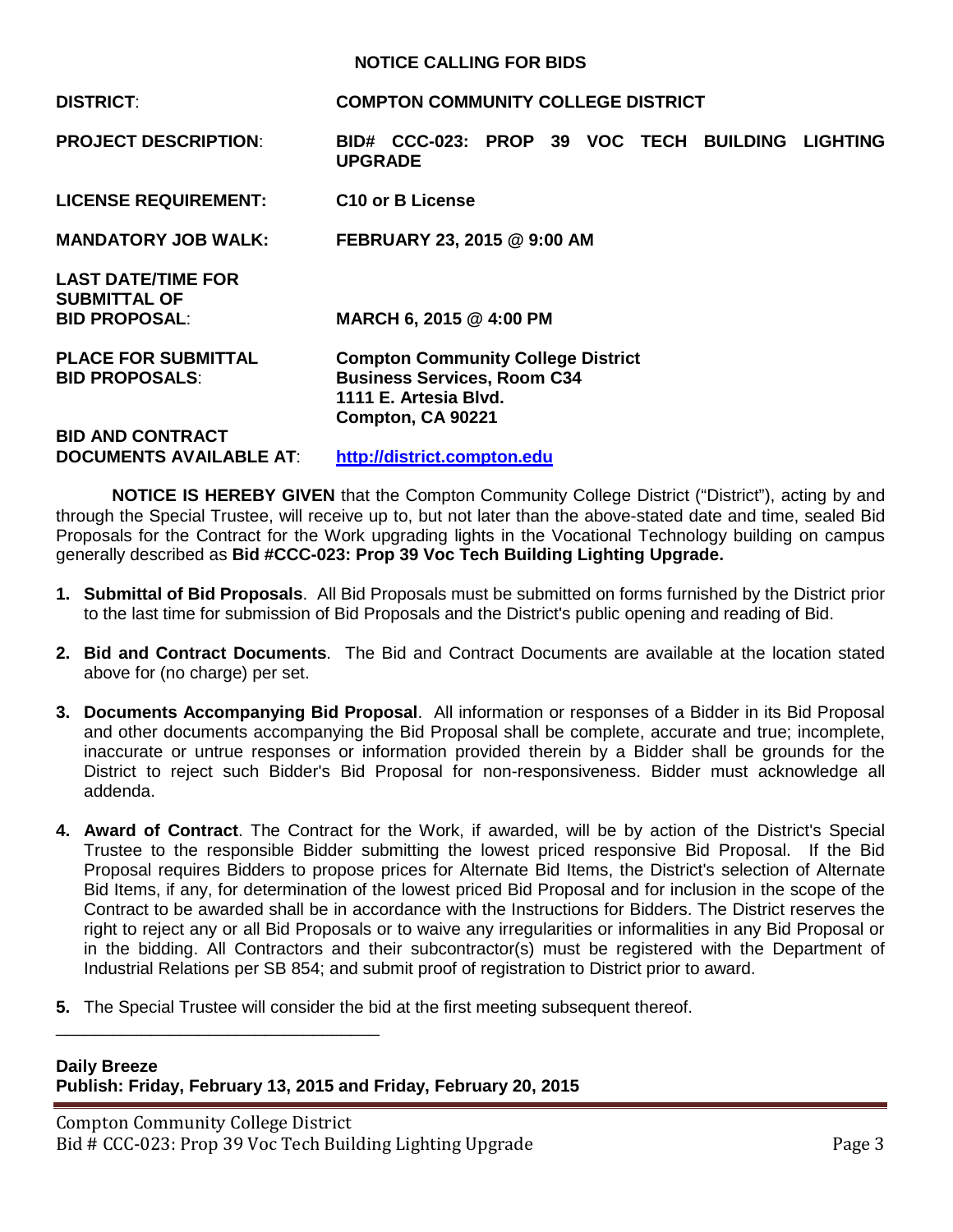# **INFORMATION FOR BIDDERS**

## **Preparation and Submittal of Bid Proposal.**

- a) **Bid Proposal Preparation.** All information required by the bid forms must be completely and accurately provided. Numbers shall be stated in both words and figures where so indicated in the bid forms; conflicts between a number stated in words and in figures are governed by the words. Partially completed Bid Proposals or Bid Proposals submitted on other than the bid forms included herein are non-responsive and will be rejected. Bid Proposals not conforming to these Instructions for Bidders and the Notice to Contractors Calling for Bids ("Call for Bids") may be deemed non-responsive and rejected.
- b) **Bid Proposal Submittal**. Bid Proposals shall be submitted at the place designated in the Call for Bids in sealed envelopes bearing on the outside the Bidder's name and address along with an identification of the Work for which the Bid Proposal is submitted. Bidders are solely responsible for timely submission of Bid Proposals to the District at the place designated in the Call for Bids.
- c) **Date and Time of Bid Proposal Submittal.** The District will place a date/time stamp machine in a conspicuous location at the place designated for submittal of Bid Proposals. A Bid Proposal is submitted only if the outer envelope containing the Bid Proposal is stamped by the District's date/time stamp machine; Bid Proposals not so stamped as timely submitted will be rejected and returned to the Bidder unopened. The date/time stamp is controlling and determinative as to the date and time of the Bidder's submittal of its Bid Proposal. The foregoing notwithstanding, whether or not Bid Proposals are opened exactly at the time fixed in the Call for Bids, no Bid Proposals shall be received or considered by the District after it has commenced the public opening and reading of Bid Proposals; Bid Proposals submitted after such time are non-responsive and will be returned to the Bidder unopened.

**1. Documents Accompanying Bid Proposal; Signatures.** The Bid Proposal must be submitted with: Bid Proposal Form, Designation of Subcontractors Form, Bid Response Questionnaire, the Non-Collusion Affidavit and Bid Bond. All documents shall be executed by an individual duly authorized to execute the same on behalf of the Bidder.

**Modifications.** Changes to the bid forms which are not specifically called for or permitted may result in the District's rejection of the Bid Proposal as being non-responsive. Bid Proposals must not contain any erasures, interlineations or other corrections unless the same are suitably authenticated by affixing in the margin immediately opposite such erasure, interlineations or correction the surname(s) of the person(s) signing the Bid Proposal. Any Bid Proposal not conforming with the foregoing may be deemed by the District to be nonresponsive. If any Bid Proposal or portions thereof, is determined by the District to be illegible, ambiguous or inconsistent, whether by virtue of any erasures, interlineations, corrections or otherwise, the District may reject such a Bid Proposal as being non-responsive.

**Erasures; Inconsistent or Illegible Bids.** Bids must not contain any erasures, interlineations or other corrections unless each such correction is suitably authenticated by affixing in the margin immediately opposite the correction the initials of the person signing the bid. Any bid not conforming with the foregoing may be deemed by the District to be non-responsive. In the event any bid submitted, or portions thereof, shall be reasonably determined by the District to be illegible, ambiguous or inconsistent, the District may reject the bid as non-responsive.

**Examination of Site and Contract Documents.** Each Bidder MUST attend the mandatory job walk designated in the Call for Bids. Each Bidder shall at its sole cost and expense inspect the Site to become fully acquainted with conditions affecting the Work and carefully review the Contact Documents; submission of a Bid Proposal is prima facie evidence of such action by the Bidder. The failure of a Bidder to receive or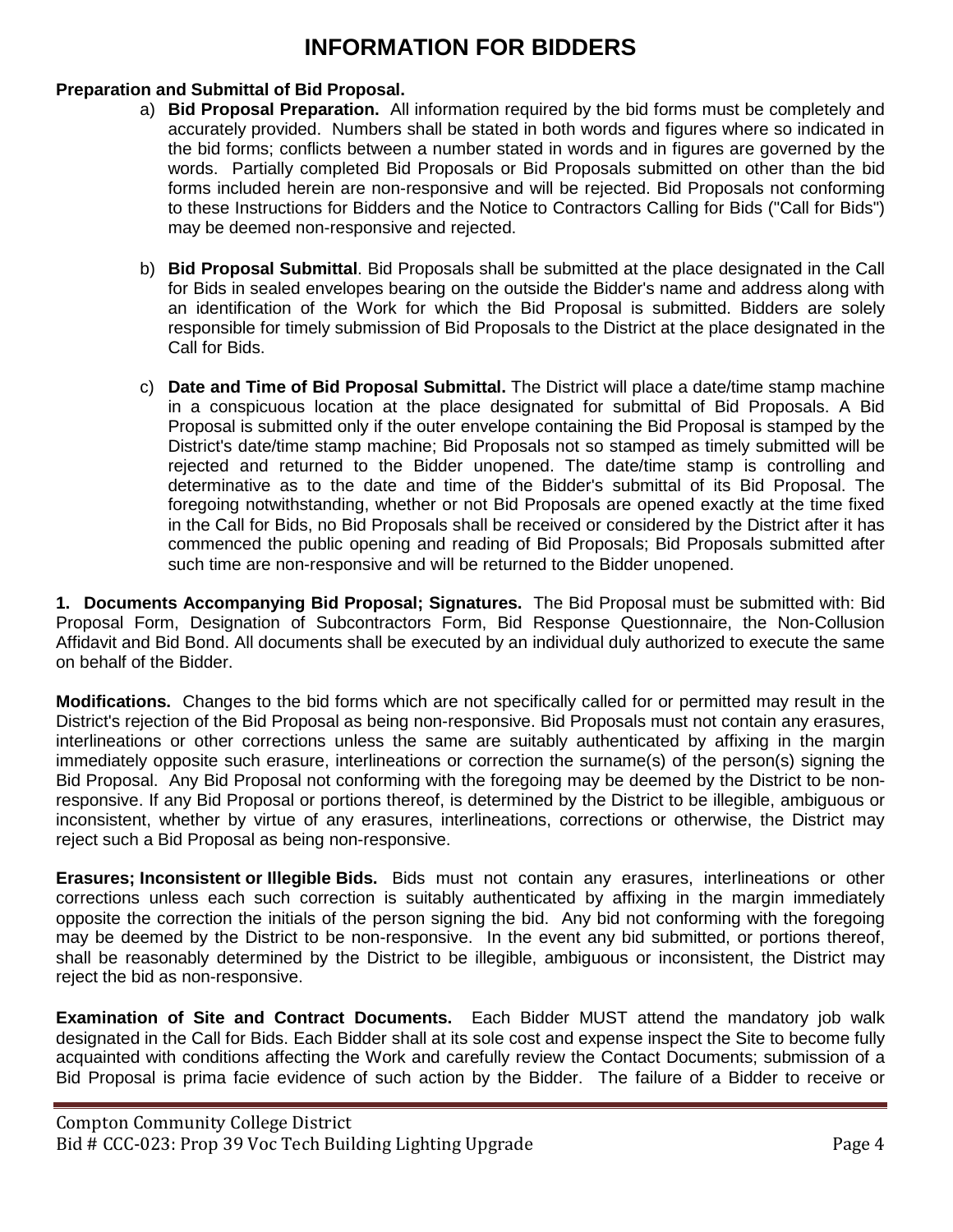examine any of the Contract Documents shall not relieve such Bidder from any obligation under the Contract Documents. Bids will not be accepted from any Bidder that has not attended the mandatory job walk.

**Withdrawal of Bids.** Any bidder may withdraw its bid either by written or telegraphic request delivered to the District prior to the scheduled closing time for receipt of bids. In the event a bidder submitting a bid shall seek to withdraw its bid, it shall be the sole and exclusive responsibility of the bidder to notify the District of such withdrawal within the time and in the manner set forth above. Any written or telegraphic notice of withdrawal of a submitted bid received after the scheduled closing time for receipt of bids shall not be considered by the District, nor effective to withdraw such bid.

**Interpretation of Drawings, Specifications or Contract Documents.** If the Bidder is in doubt as to the true meaning of any part of the Contract Documents; finds discrepancies, errors or omissions therein; or finds variances in any of the Contract Documents with applicable rules, regulations, ordinances and/or laws, a written request via email to Linda Owens, [lowens@elcamino.edu](mailto:lowens@elcamino.edu) for an interpretation or correction thereof may be submitted to the District. Bidders are solely responsible for submitting to such request not less than five (5) days prior to the scheduled closing date for the receipt of Bid Proposals. Interpretations or corrections of the Contract Documents will be by written addendum issued by or on behalf of the District. No person is authorized to render an oral interpretation or correction of any portion of the Contract Documents to any Bidder, and no Bidder is authorized to rely on any such oral interpretation or correction. Failure to request interpretation or clarification of any portion of the Contract Documents pursuant to the foregoing is a waiver of any discrepancy, defect or conflict therein.

**Work.** All work will be done during times that will allow no disruption to the campus. The District will work with the contractor as much as possible. Contractor hours may include nights and weekends. A class schedule and floor plans are included in Exhibit B to assist the contractor in scheduling – documents are for reference only. The District is not responsible for any discrepancies between class schedules and floor plans. However, all bids must include overtime. The District will not allow any change orders for overtime or premium in their bids.

**District's Right to Modify Contract Documents.** Before the public opening and reading of Bid Proposals, the District may modify the Work, the Contract Documents, or any portion(s) thereof by the issuance of written addenda disseminated via email to all Bidders who have attended the mandatory jobwalk and obtained the Contract Documents. If the District issues any addenda during the bidding, the failure of any Bidder to acknowledge such addenda in its Bid Proposal will render the Bid Proposal non-responsive and rejected.

**Bidders Interested in More Than One Bid Proposal; Non-Collusion Affidavit.** No person or entity shall submit or be interested in more than one Bid Proposal for the Work; provided, however, that a person or entity that has submitted a subproposal to a Bidder or who has quoted prices for materials to a Bidder is not thereby disqualified from submitting a subproposal, quoting prices to other Bidders or submitting a Bid Proposal for the Work. The form of Non-Collusion Affidavit included in the Contract Documents must be completed and duly executed on behalf of the Bidder; failure of a Bidder to submit a completed and executed Non-Collusion Affidavit with its Bid Proposal will render the Bid Proposal non-responsive.

## **Award of Contract**.

**1.1 Award to Lowest Responsive Responsible Bidder.** The award of the Contract, if made by the District through action of the District's Special Trustee, will be to the responsible Bidder submitting the lowest priced responsive Bid Proposal on the basis of the Base Bid Proposal or the Base Bid Proposal and Alternate Bid Items, if any, selected in accordance with these Instructions for Bidders. Bidder must be a valid C10 or B licensed contractor in the State of California. All Contractors and their subcontractor(s) must be registered with the Department of Industrial Relations per SB 854; and submit proof of registration to District prior to award.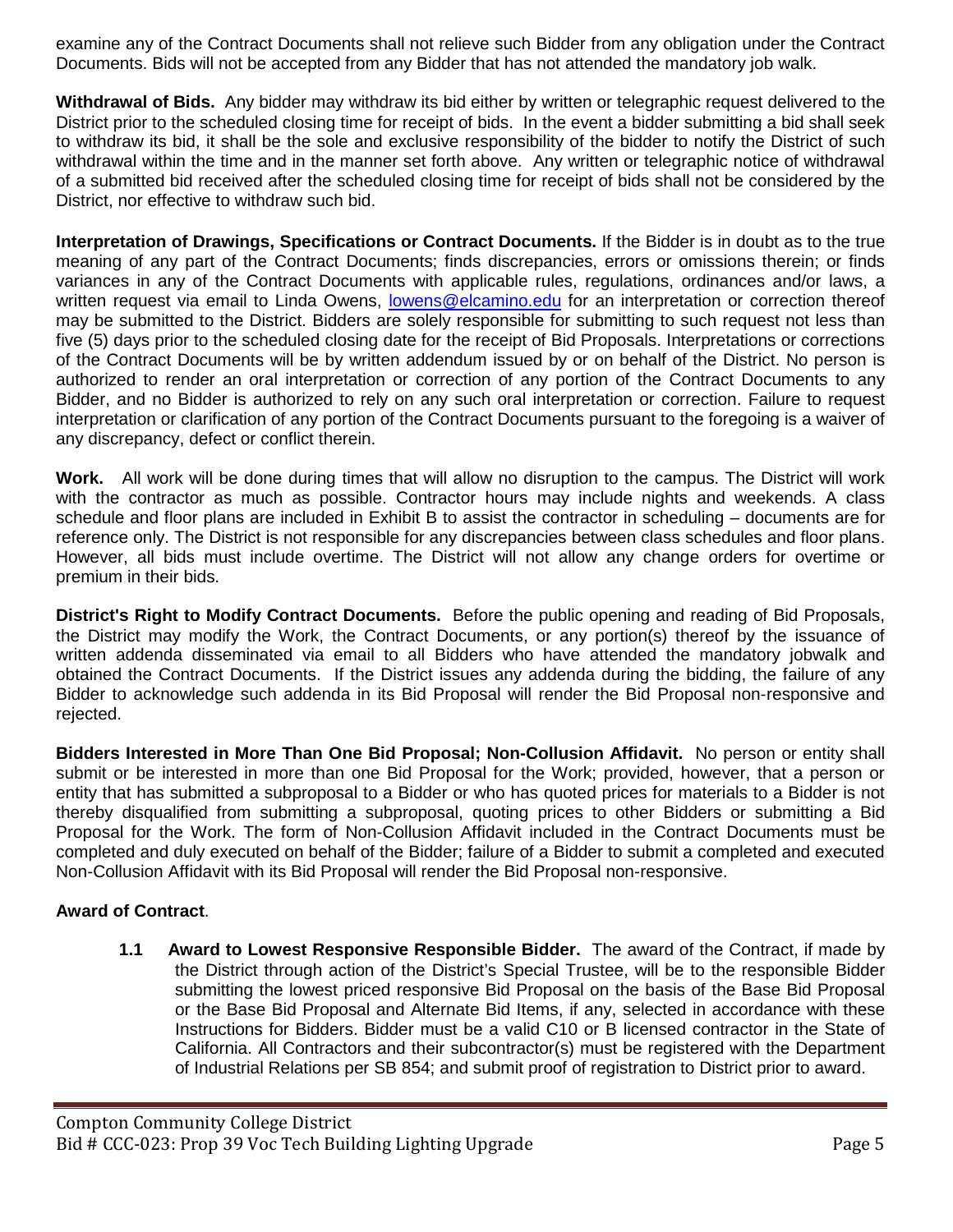- **1.2 Responsive Bidder.** A responsive bidder shall mean a bidder who has submitted a bid which conforms in all material respects, with the bid documents.
- **1.3 Responsible Bidder.** A responsible bidder shall mean a bidder who has the capability in all respects, to fully perform the requirements of the contract documents and the moral and business integrity and the reliability which will assure good faith performance. In determining responsibility, the following criteria will be considered:
	- (i) The ability, capacity and skill of the bidder to perform the work of the contract documents;
	- (ii) Whether the bidder can perform the work of the contract documents promptly and within the time specified, without delay or interference;
	- (iii) The character, integrity, reputation, judgment, experience and efficiency of the bidder;
	- (iv) The quality, availability and adaptability of the goods or services to the particular use required;
	- (v) The ability of the bidder to provide future maintenance and service for the warranty period of the contract, if applicable;
	- (vi) Such other information as may be secured by the District, having a bearing on the decision to award the contract, to include without limitation the ability, experience and commitment of the bidder to properly and reasonably plan, schedule, coordinate and execute the work of the bid documents.

The purpose of the above is to enable the District, in its opinion, to select the bid which is in its best interests.

## **Subcontractors.**

- c) **Designation of Subcontractors; Subcontractors List.** Each Bidder shall submit a list of its proposed Subcontractors for the proposed Work as required by the Subletting and Subcontracting Fair Practices Act (California Public Contract Code ''4100 et seq.) on the form furnished. Each Bidder shall list a subcontractor who will perform Work valued at or greater than one-half of one percent (0.5%) of the amount of the Bid Proposal. If the Bidder awarded the Contract for the Work does not list a Subcontractor for any portion of the Work valued at or greater than one-half of one percent (0.5%) of the Contract Price, the Bidder awarded the contract shall perform all such Work with its own forces; subsequent subcontracting of such Work will not be permitted except in strict conformity with Public Contract Code §4109. The failure of any Bid Proposal to include all information required by the Subcontractors List will result in rejection of the Bid Proposal for non-responsiveness.
- d) **Work of Subcontractors.** All Bidders are referred to the Contract Documents and the notation therein that all Contract Documents are intended to be complimentary and that the organization or arrangements of the Specifications and Drawings shall not limit the extent of the Work of the Contract Documents. Accordingly, all Bidders are encouraged to disseminate all of the Specifications, Drawings and other Contract Documents to all persons or entities submitting sub-bids to the Bidder. The omission of any portion or item of Work from the Bid Proposal or from the sub-bidders' sub-bids which is/are necessary to produce the intended results and/or which are reasonably inferable from the Contract Documents is not a basis for adjustment of the Contract Price or the Contract Time.

**Subcontractor Bonds**. In accordance with California Public Contract Code '4108, if a Bidder requires a bond or bonds of its Subcontractor(s), whether the expense of procuring such bond or bonds are to be borne by the Bidder or the Subcontractor(s), such requirements shall be specified in the Bidder's written or published request for sub-bids. Failure of the Bidder to comply with these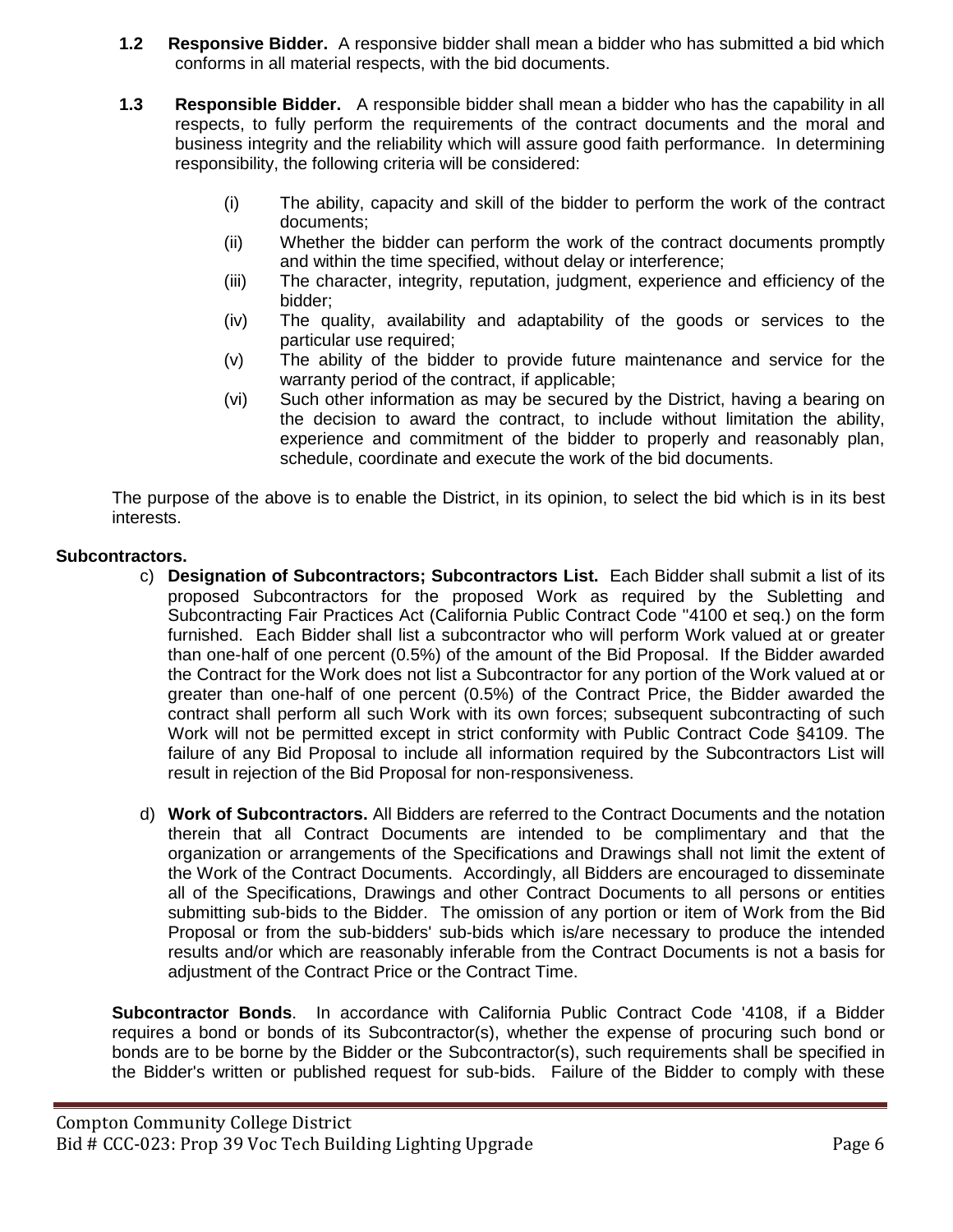requirements shall preclude the Bidder from imposing bonding requirements upon its Subcontractor(s) or rejection of a Subcontractor's bid under California Public Contract Code '4108(b).

**Workers' Compensation Insurance.** Pursuant to California Labor Code '3700, the successful Bidder shall secure Workers' Compensation Insurance for its employees engaged in the Work of the Contract. The successful Bidder shall sign and deliver to the District the form of Workers Compensation Insurance included with the Contract Documents. The successful bidder shall sign and deliver to the District the following certificate prior to performing any of the Work under the Contract:

"I am aware of the provisions of '3700 of the California Labor Code which require every employer to be insured against liability for worker's compensation or to undertake self-insurance in accordance with the provisions of that Code and I will comply with such provisions before commencing the performance of the Work of the Contract."

The form of such Certificate is included as part of the Contract Documents.

**Anti-Discrimination.** It is the policy of the District that in connection with any work performed, there shall be no discrimination against any prospective or active employee engaged in the work because of race, color, ancestry, age, national origin, marital status, gender, disability, disabled veteran status or religious creed. All bidders agree to comply with the District's anti-discrimination policy and all applicable Federal and California laws including but not limited to the California Fair Employment & Housing Act, commencing with California Government Code, Sections 12940 et seq. and California Labor Code, Section 1735. In addition, all bidders agree to require anti-discrimination compliance by any and all subcontractors employed by them on the work of the contract.

**Drug Free Workplace Certificate.** In accordance with California Government Code ''8350 et seq., the Drug Free Workplace Act of 1990, the successful Bidder will be required to execute a Drug Free Workplace Certificate concurrently with execution of the Agreement. The successful Bidder will be required to implement and take the affirmative measures outlined in the Drug Free Workplace Certificate and in California Government Code ''8350 et seq. Failure of the successful Bidder to comply with the measures outlined in the Drug Free Workplace Certificate and in California Government Code ''8350 et seq. may result in penalties, including without limitation, the termination of the Agreement, the suspension of any payment of the Contract Price otherwise due under the Contract Documents and/or debarment of the successful Bidder.

**Public Records.** Bid Proposals and other documents responding to the Call for Bids become the exclusive property of the District upon submittal to the District. Upon the District's issuance of the Notice of Intent to award the Contract, all Bid Proposals and other documents submitted in response to the Call for Bids shall thereupon be considered public records, except for information contained in such Bid Proposals deemed to be Trade Secrets (as defined in California Civil Code '3426.1). A Bidder that indiscriminately marks all or most of its Bid Proposal as exempt from disclosure as a public record, whether by the notations of "Trade Secret," "Confidential," "Proprietary," or otherwise, may render the Bid Proposal non-responsive and rejected. The District is not liable or responsible for the disclosure of such records, including those exempt from disclosure if disclosure is deemed required by law, by an order of Court, or which occurs through inadvertence, mistake or negligence on the part of the District or its officers, employees or agents. At such time as Bid Proposals are deemed a matter of public record, pursuant to the above, any Bidder or other party shall be afforded access for inspection and/or copying of such Bid Proposals, by request made to the District in conformity with the California Access to Public Records Act, California Government Code ''6250, et. seq. If the District is required to defend or otherwise respond to any action or proceeding wherein request is made for the disclosure of the contents of any portion of a Bid Proposal deemed exempt from disclosure hereunder, the Bidder submitting the materials sought by such action or proceeding agrees to defend,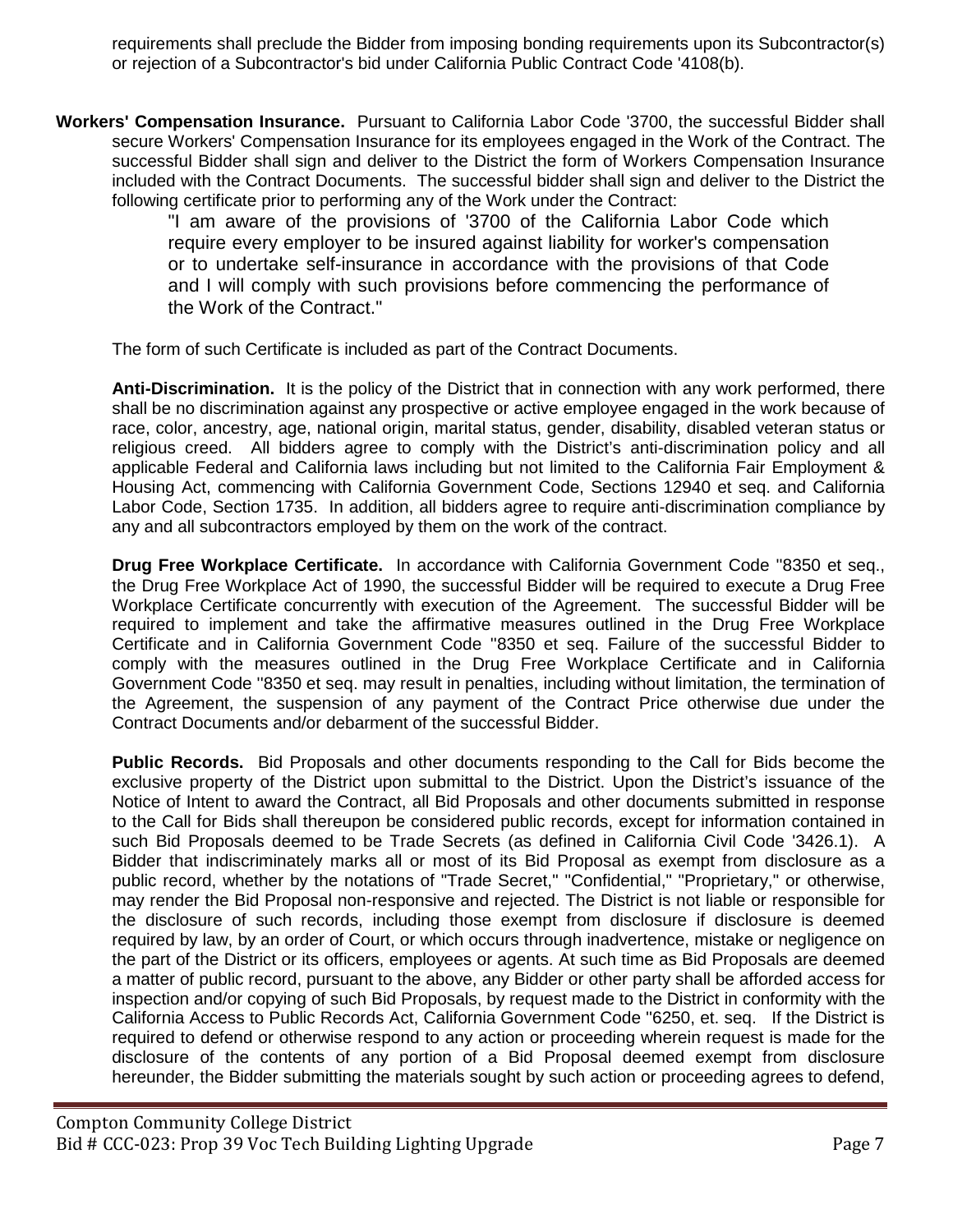indemnify and hold harmless the District in any action or proceeding from and against any liability, including without limitation attorneys' fees arising there from. The party submitting materials sought by any other party shall be solely responsible for the cost and defense in any action or proceeding seeking to compel disclosure of such materials; the District's sole involvement in any such action shall be that of a stakeholder, retaining the requested materials until otherwise ordered by a court of competent jurisdiction.

**Compliance with Immigration Reform and Control Act of 1986.** The Bidder is solely and exclusively responsible for employment of individuals for the Work of the Contract in conformity with the Immigration Reform and Control Act of 1986, 8 USC ''1101 et seq. (the AIRCA"); the successful Bidder shall also require that any person or entity employing labor in connection with any of the Work of the Contract shall so similarly comply with the IRCA.

**Notice of Intent to Award Contract.** Following the public opening and reading of Bid Proposals, the District will issue to Bidders timely submitting a Bid Proposal, a Notice of Intent to Award the Contract, identifying the Bidder to whom the District intends to award the Contract at least seven (7) calendar days prior to award of contract and give the date, time and place of the Board of Trustees meeting to consider award of the Contract. See sample contract in Exhibit C.

**Bid Protest.** Any Bidder submitting a Bid Proposal to the District may file a protest of the District's intent to award the Contract provided that each and all of the following are complied with:

- (i) The bid protest is in writing;
- (ii) The bid protest is filed and received by the District's Business Services not more than five (5) calendar days following the date of issuance of the District's Notice of Intent to Award the Contract; and
- (iii) The written bid protest sets forth, in detail, all grounds for the bid protest, including without limitation all facts, supporting documentation, legal authorities and argument in support of the grounds for the bid protest; any matters not set forth in the written bid protest shall be deemed waived. All factual contentions must be supported by competent, admissible and creditable evidence.

Any bid protest not conforming with the foregoing shall be rejected by the District as invalid. Provided that a bid protest is filed in strict conformity with the foregoing, the District's Business Services or such individual(s) as may be designated by him/her, shall review and evaluate the basis of the bid protest. Either the District's Business Services, or other individual designated by him/her shall provide the bidder submitting the bid protest with a written statement concurring with or denying the bid protest. The District's Special Trustee will render a final determination and disposition of a bid protest by taking action to adopt, modify or reject the disposition of a bid protest as reflected in the written statement of the District's Business Services, or his/her designee. Action by the District's Special Trustee relative to a bid protest shall be final and not subject to appeal or reconsideration by the District, District's Business Services, any other employee or officer of the District. The rendition of a written statement by the District's Business Services (or his/her designee) and action by the District's Special Trustee to adopt, modify or reject the disposition of the bid protest reflected in such written statement shall be express conditions precedent to the institution of any legal or equitable proceedings relative to the bidding process, the District's award of the Contract, the District's disposition of any bid protest or the District's decision to reject all Bid Proposals. In the event that any such legal or equitable proceedings are instituted and the District is named as a party thereto, the prevailing party(ies) shall recover from the other party(ies), as costs, all attorneys fees and costs incurred in connection with any such proceeding, including any appeal arising there from.

# **[End of Section]**

# **BID CANNOT BE ACCEPTED VIA FACSIMILE (FAX)**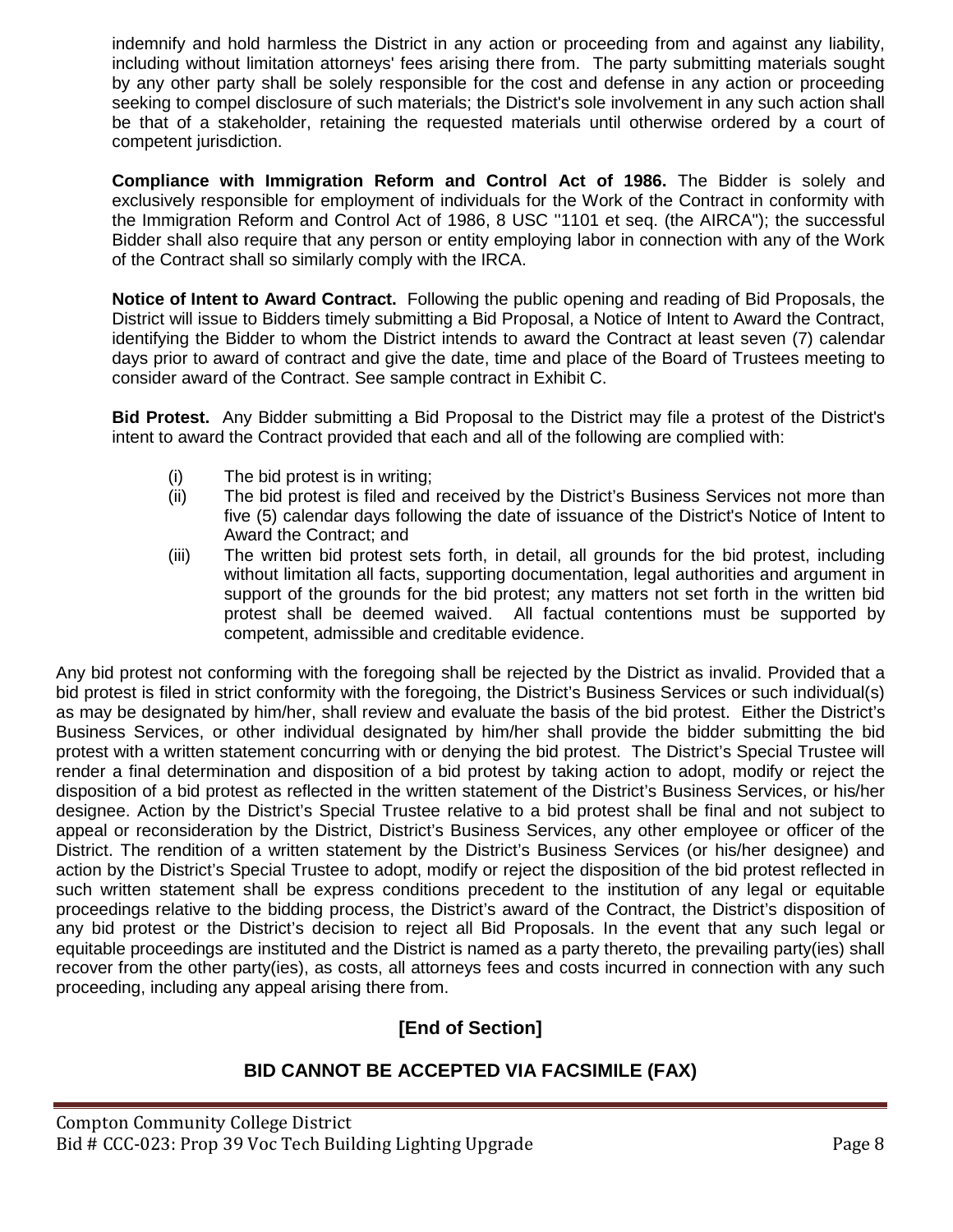# **SCOPE OF WORK & GENERAL CONDITIONS**

The intent of the District is to enter into an Agreement with a responsive and responsible bidder for the lighting upgrades. Due to District's available Prop 39 Funds, Compton Community College District is seeking labor and materials pricing to maximize incentives and funding.

The District has provided a list of fixtures as the base scope of work. Please see Exhibit A. This document is to be used as a base scope of work. It will be the contractor's responsibility to verify the actual fixture count, wattage and projected kWh savings based on the contractor's actual count.

Due to the Prop 39 time constraints of this project, the attached Exhibit A is provided as a base count and fixture type. Any alterations from the fixture type must meet existing specifications and be approved by the college and the California Community College / Investor Owned Utility, (CCC/IOU) Partnership requirements to qualify for Partnership incentive. Incentives lost due to incorrect fixture selection will be the responsibility of the bidder to refund the lost incentive to the District.

It will be the contractor's responsibility to provide an accurate fixture count and provide pricing to upgrade all fixtures within the Vocational Technology Building. The contractor is responsible for proper disposal of any materials/light fixtures removed in order to install new lights. The District will not allow for any change orders for fixtures not specifically on the list provided by the college.

Contractor will provide new LED lighting systems for all fluorescent fixtures in the Vocational Technology Building; and install control products and systems to achieve greater savings with the latest Lutron controls available.

## *Vocational Technology Building Lighting Upgrade*

- **i. Provide new LED lighting systems for all lighting fixtures in the interior systems. Install the lighting scope of work using Lutron controls and FSC technology to maximize energy savings for the campus. Please consult with FSC Lighting for the product details prior to bidding the project. No equals allowed for the approved design of this building. See Light Fixture Legend in Exhibit A.**
- **ii. Install 127 Lutron motion sensors with Pico dimmer controls, switch plates as needed and power packs for operation. Sensors are to be placed in position to the Lutron spec for this project. No equals allowed. Lutron designed the sensor scope of work to control the FSC LED products room by room per Lutron spreadsheet in Exhibit A.**
- **iii. Work to be completed around school class schedule to minimize student disruption and may include weekend work. See Exhibit B.**
- 1. **General specifications:** Specifications set forth herein are for the purpose of establishing standards and are not intended to preclude any vendor from bidding who can substantially meet or exceed the specifications. Deviations from the specifications listed herein must be stated in detail on the Bid Response Questionnaire, and the Board of Trustees, as represented by an evaluation team, shall be the sole judge as to whether such deviations are, in fact, acceptable.
- 2. **Assignment of Contract:** The Contractor shall not assign or transfer any operation of law or otherwise any or all of its rights, burdens, duties obligations, without the prior written consent of the authorized representative of the District.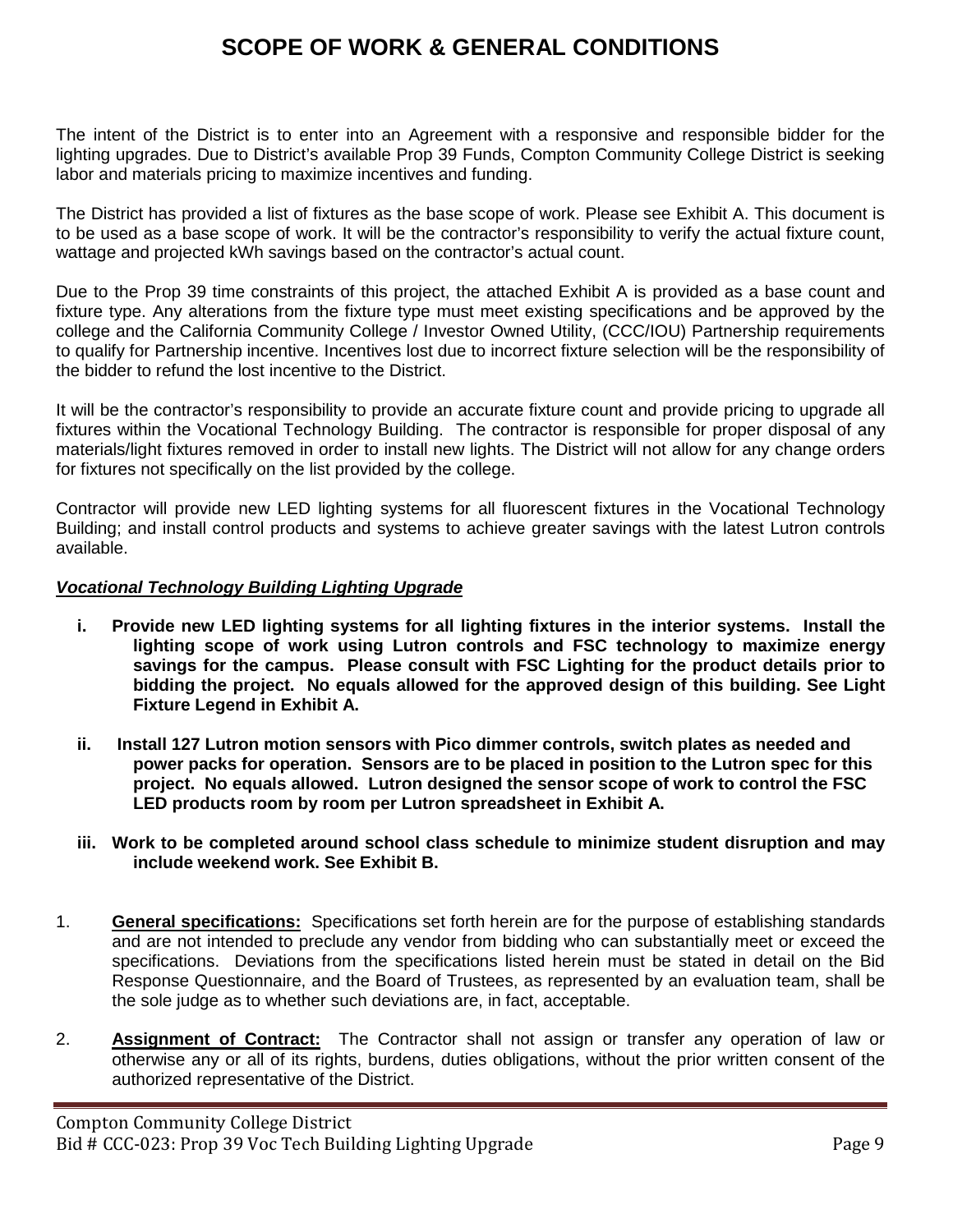- 3. **Sub-Contractors:** Sub-contractors, if any, engaged by the Contractor for the service shall be subject to the approval of the District. The Contractor shall be held responsible for all operation of subcontractors and shall require them to maintain adequate Worker's Compensation and public liability insurance.
- 4. **Hold Harmless Clause**: The Contractor shall hold harmless and indemnify the District and the Board of Trustees, its officers and employees from every claim or demand which may be made by reason of:

(a) Any injury to person or property sustained by the supplier or by any person, firm, or corporation, employed directly or indirectly by him upon or in conjunction with his performance under the contract, except those injuries caused by District's employees.

(b) Any injury to person or property sustained by any person, firm, or corporation caused by any negligent act or omission of the supplier or of any person, firm, or corporation directly or indirectly employed by him upon or in connection with his performance under the contract.

(c) The Contractor, at his own expense and risk, shall defend any legal proceeding that may be brought against the District or the Board on any claim or demand listed above, and satisfy any judgment that may be rendered against the District or the Board therein.

- 5. **Board of Trustees Authority:** The Board of Trustees reserves the right to:
	- (a) Reject any and all bids; any part of any bid; increase or decrease quantities
	- (b) Waive any informality or minor irregularity in any bid;
	- (c) Bids shall remain irrevocably in effect and subject to acceptance within thirty (30) calendar days of the closing date of the bid.
- 6. **Interpretation of Documents:** If any person contemplating submitting a bid is in doubt as to the true meaning of any part of the general conditions or other bid documents, or finds discrepancies in, or omissions from such, he/she may submit to the District an email request for an interpretation or correction thereof. Any interpretation or correction of the bid documents will be made only by addendum duly issued and a copy of such addendum will be emailed to each person receiving a set of the bid documents. No oral interpretation of any provision in the bid documents will be made to any bidder.
- 7. **Liquidated Damages**: Contractor shall be assessed the sum of Five Hundred Dollars (\$ 500.00) per calendar day as liquidated damages for each and every day the work required under this Contract remains unfinished past the time for completion, as set forth in the Agreement, and any extensions of time granted by the District to the Contractor under the terms of the Contract Documents and pursuant to Section 53069.85 of the Government Code. For purposes of this Article, the work shall be considered "complete" in accordance with the provisions, "COMPLETION", except that the work may be considered complete without formal acceptance by the Governing Board so long as the board, at its next regularly scheduled meeting, accepts the work.

B. Contractor shall not be charged for liquidated damages, as set forth above, because of any delays in completion of work which are not the fault or negligence of Contractor, including but not restricted to: acts of God, acts of public enemy, acts of Government, fires, floods, epidemics and quarantine restrictions. Contractor shall, within ten (10) calendar days of beginning of any such delay (unless District grants in writing a further period of time to file such notice prior to date of final settlement of the Contract), notify District in writing of causes of delay; thereupon District shall ascertain the facts and extent of delay and grant extension of time for completing work when, in its judgment, the findings of fact justify such an extension. The District's finding of fact thereon shall be final and conclusive on the parties hereto. Extensions of time shall apply only to that portion of work affected by delay, and shall not apply to other portions of work not so affected.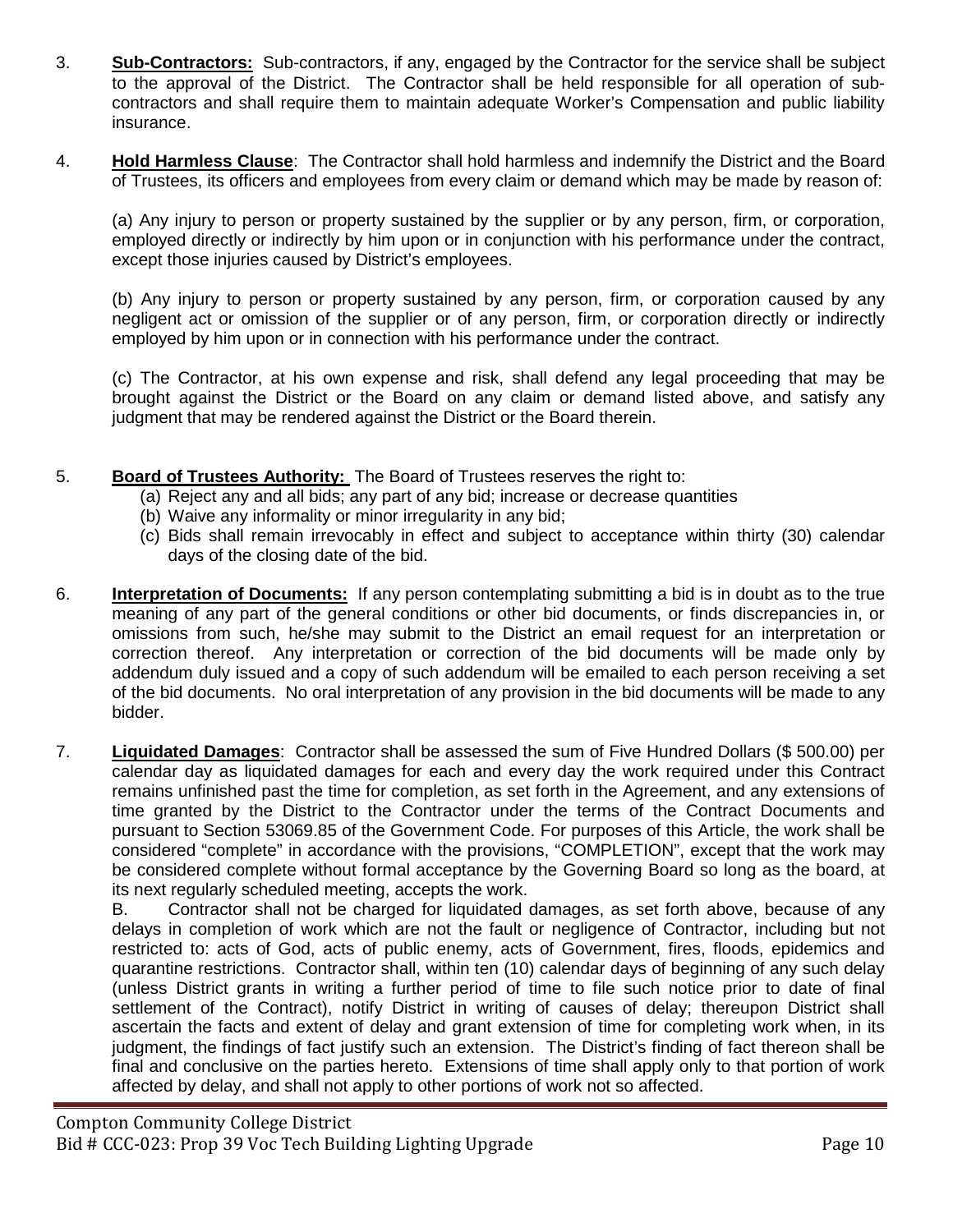- 8. **District Contact:** Questions related to the bid or bid documents, are to be directed to Linda Owens, Director of Facilities Planning and Operations via email **[lowens@elcamino.edu](mailto:lowens@elcamino.edu)**.
- **9. Mandatory Job Walk: Monday, February 23, 2015 @ 9:00AM** in the Compton CCD Board Room. Bids will not be accepted by Bidders that do not attend the Mandatory Job Walk for this Project.
- 10. **Bid Questions and Addenda:** The last day for bidder questions and clarifications are due **Monday, March 2, 2015 before 10:00AM** via email to Linda Owens, **[lowens@elcamino.edu](mailto:lowens@elcamino.edu)**. Any addenda will be issued via email by Monday, March 2, 2015 before 7PM.
- 11. **Sealed Bid Due Date: Friday, March 6, 2015 @ 4:00PM**, in the Business Services Office at Compton Community College District, Business Services, Room C34, 1111 E. Artesia Blvd., Compton, CA 90221. Bids will not be accepted after the date and time stated above.

## **END OF SCOPE OF WORK & GENERAL CONDITIONS**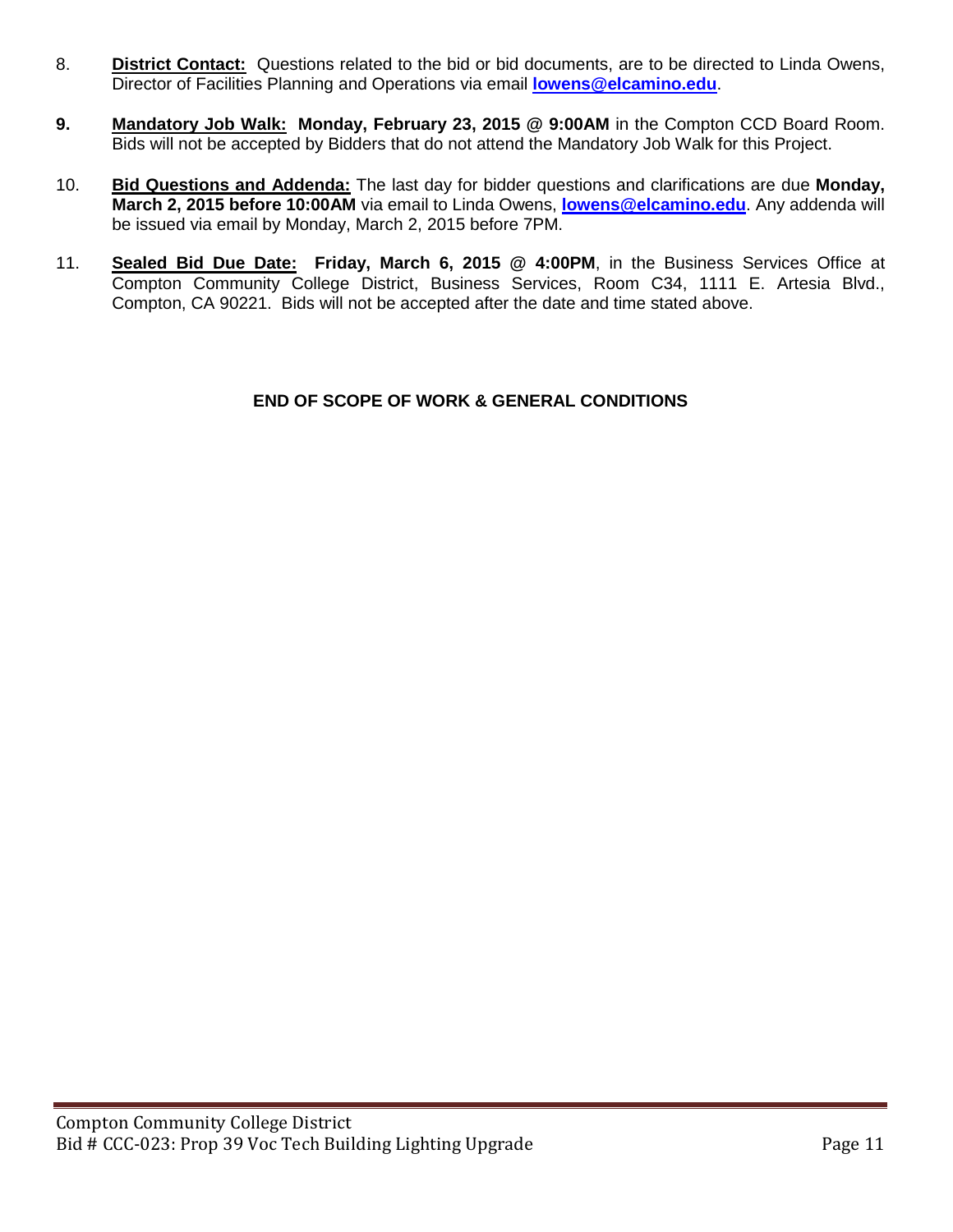## **BID PROPOSAL FORM**

**To: Compton Community College District,** a California Community College District, acting by and through its Special Trustee, 1111 East Artesia Boulevard, Compton, California, 90221.

| (Name of Bidder)        |
|-------------------------|
| (Address)               |
| (City, State, Zip Code) |
| (Telephone) / (Email)   |

# **Bid # CCC-023: Prop 39 Voc Tech Building Lighting Upgrade:**

**Bid Amount \$\_\_\_\_\_\_\_\_\_\_\_\_\_\_**

**Pursuant to and in compliance with the Notice to bidders calling for bids and the other documents relating thereto, the undersigned bidder, having familiarized himself/herself with the terms of the contract, specifications, time constraints and other contract documents, hereby proposes and agrees to perform the Contract including, without limitation, all of its component parts; to perform everything required to be performed; to provide and furnish any and all of the labor, materials, tools, equipment, services and disposal necessary to perform the Contract and complete in a workmanlike manner all of the Work required for the Project described as: Bid # CCC-023: Prop 39 Voc Tech Building Lighting Upgrade**

**By: \_\_\_\_\_\_\_\_\_\_\_\_\_\_\_\_\_\_\_\_\_\_\_\_\_\_\_\_\_\_\_\_\_\_ (Corporate Seal)**

**(Signature)**

**\_\_\_\_\_\_\_\_\_\_\_\_\_\_\_\_\_\_\_\_\_\_\_\_\_\_\_\_\_\_\_ (Typed or Printed Name)**

**Title: \_\_\_\_\_\_\_\_\_\_\_\_\_\_\_\_\_\_\_\_\_\_\_\_\_\_\_\_\_\_\_\_**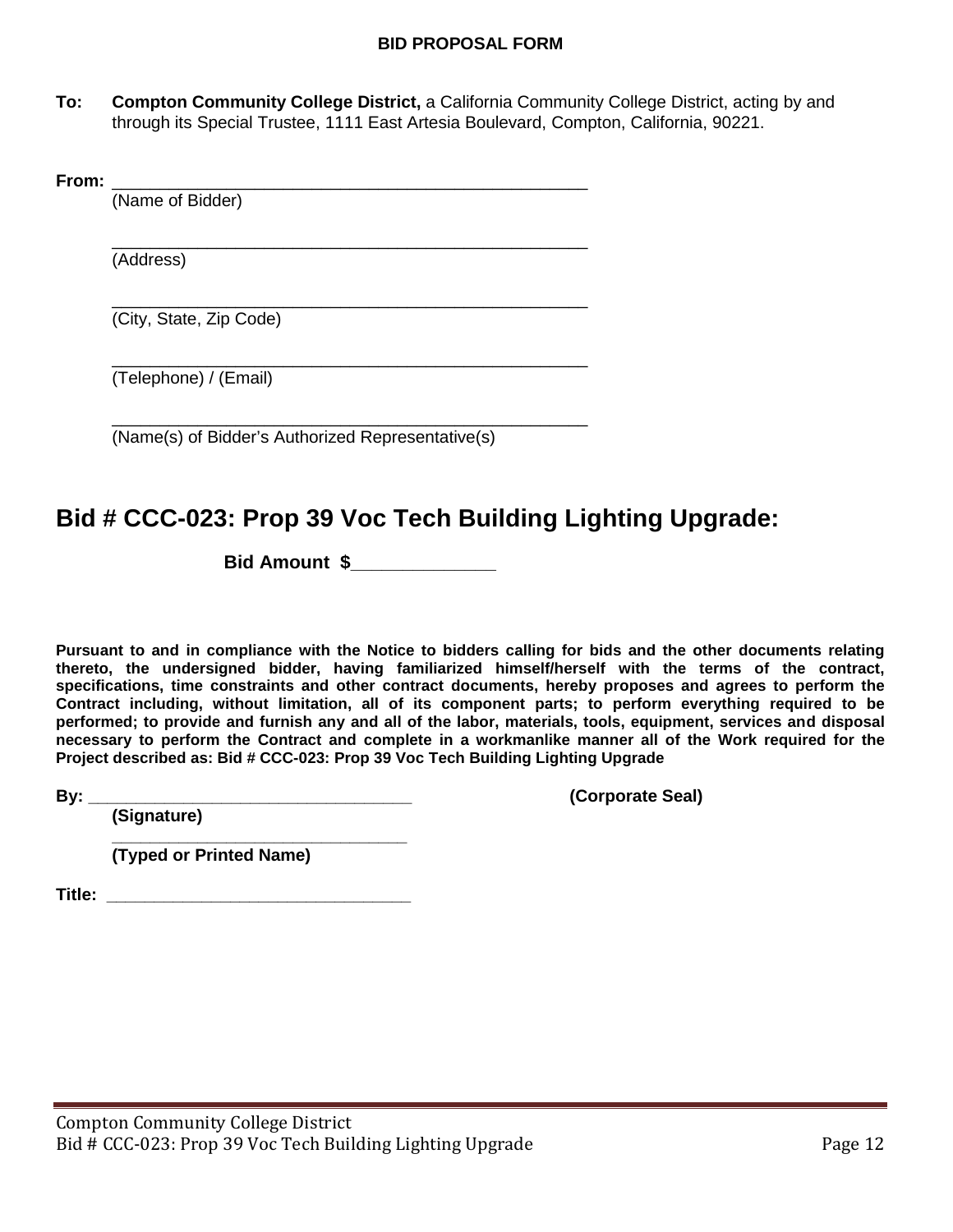## **DESIGNATION OF SUBCONTRACTORS FORM**

**Bid Package No. & Project Name: Bid # CCC-023: Prop 39 Voc Tech Building Lighting Upgrade**

|           | <b>NAME OF</b><br><b>SUBCONTRACTOR</b> | <b>BUSINESS LOCATION/</b><br><b>ADDRESS OF</b><br><b>SUBCONTRACTOR</b> | <b>TRADE OR PORTION</b><br>OF THE WORK |
|-----------|----------------------------------------|------------------------------------------------------------------------|----------------------------------------|
| Lic#:     | Lic Type:                              |                                                                        |                                        |
| Lic#:     | Lic Type:                              |                                                                        |                                        |
| Lic $#$ : | Lic Type:                              |                                                                        |                                        |
| Lic#:     | Lic Type:                              |                                                                        |                                        |
| Lic#:     | Lic Type:                              |                                                                        |                                        |
| Lic $#$ : | Lic Type:                              |                                                                        |                                        |
| Lic#:     | Lic Type:                              |                                                                        |                                        |
| Lic#:     | Lic Type:                              |                                                                        |                                        |

**PHOTOCOPY THE ABOVE PAGE / TABLE AS NECESSARY TO LIST ADDITIONAL SUBCONTRACTORS**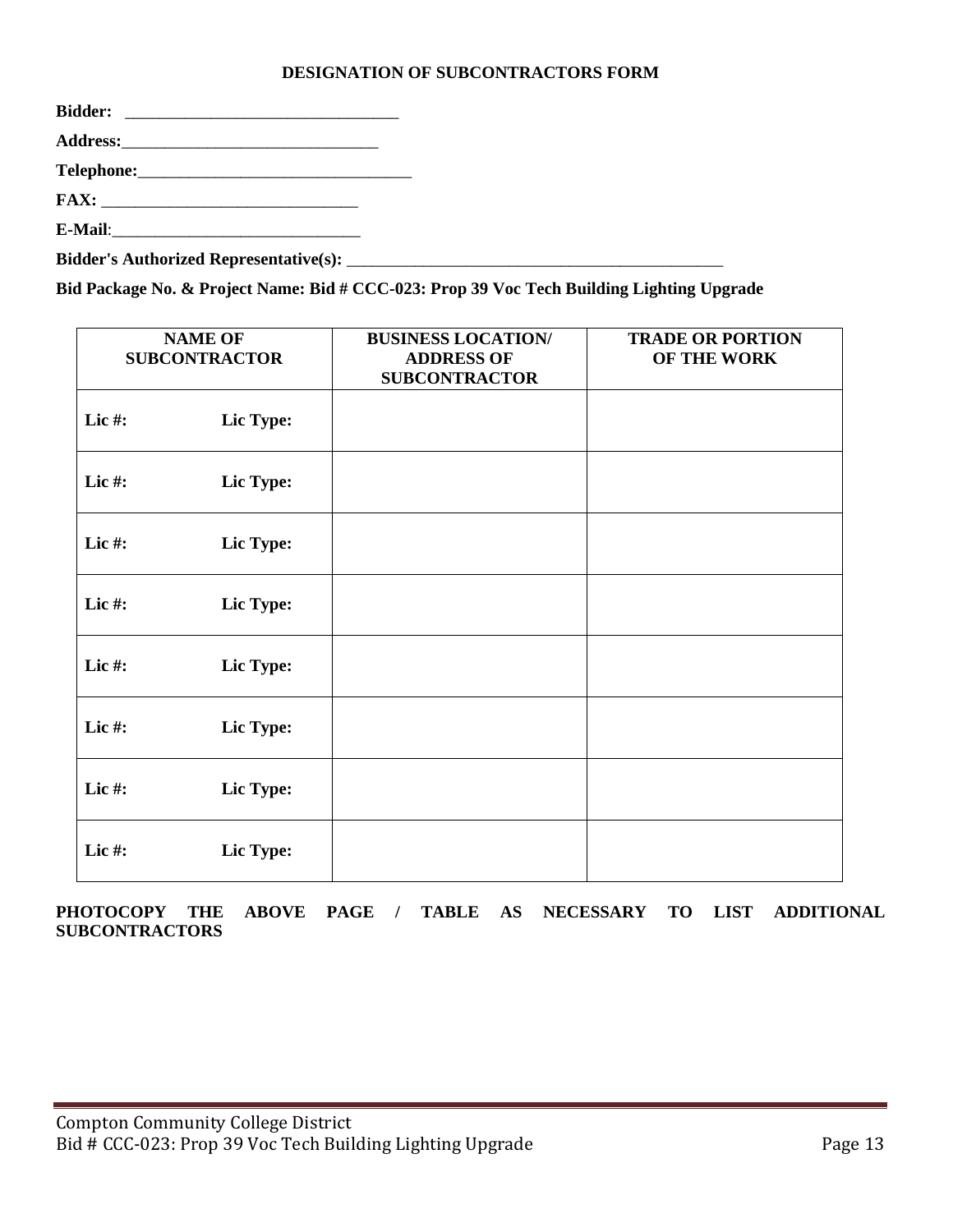### **BID RESPONSE QUESTIONNAIRE**

### **Bidder Qualifications References**

**1. Bidder must list below the name, address, telephone number and name of contact, of two (2)**  facilities where Bidder has successfully performed like work of similar volume and requirements as is **being offered in this Bid request.**

|  |                                         | State__________    | _Zip____________________ |  |
|--|-----------------------------------------|--------------------|--------------------------|--|
|  |                                         |                    |                          |  |
|  |                                         |                    |                          |  |
|  |                                         |                    |                          |  |
|  |                                         | State <u>State</u> | Zip_____________________ |  |
|  | Telephone______________________________ |                    |                          |  |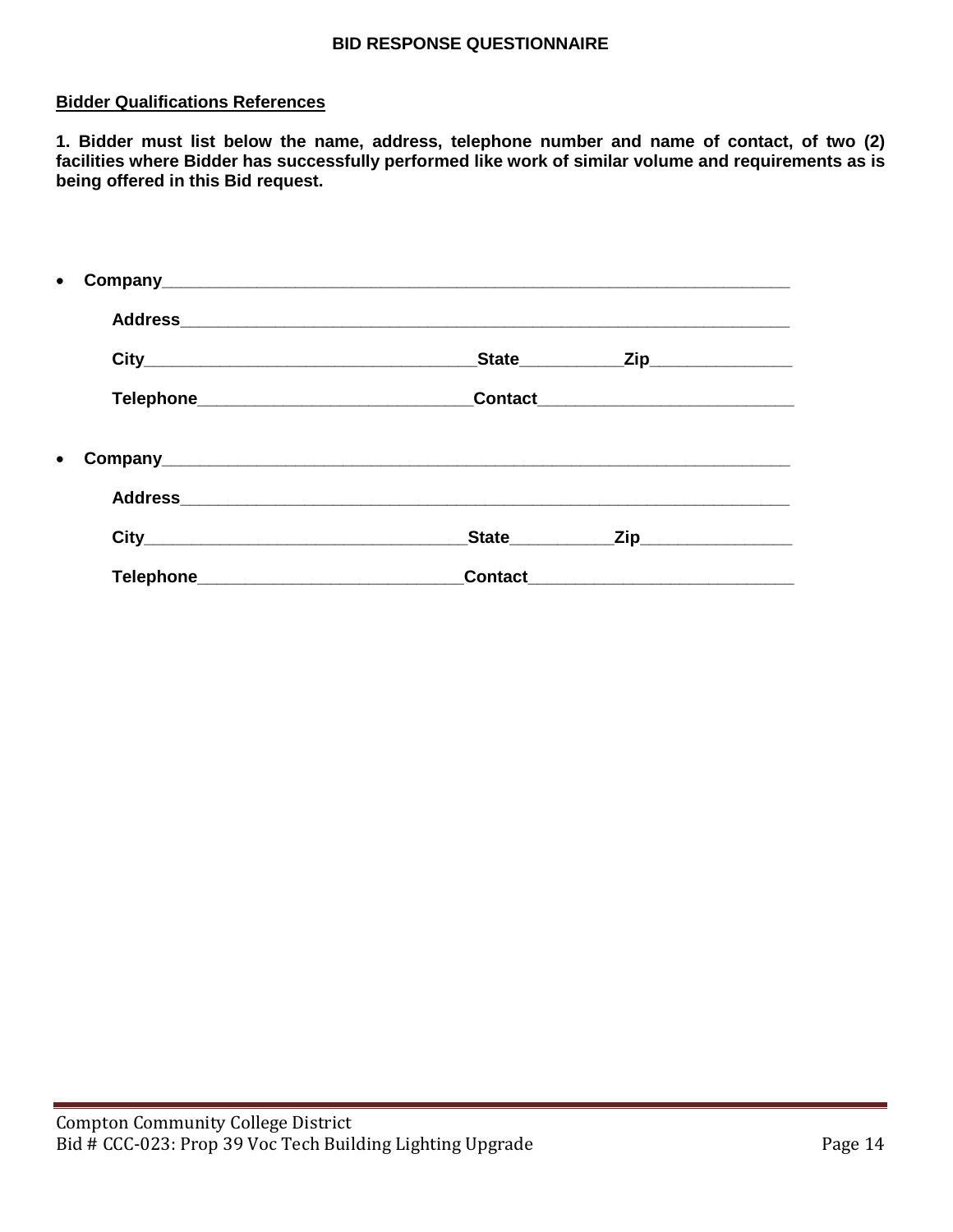### **NONCOLLUSION AFFIDAVIT TO BE EXECUTED BY BIDDER AND SUBMITTED WITH BID**

**\_\_\_\_\_\_\_\_\_\_\_\_\_\_\_\_\_\_\_\_\_\_\_\_\_\_\_\_\_\_\_\_\_\_\_\_, being first duly sworn, deposes and says that he/she is \_\_\_\_\_\_\_\_\_\_\_\_\_\_\_\_\_\_\_\_\_\_\_\_\_\_\_\_\_\_\_\_\_\_\_\_\_\_\_\_ of the party making the foregoing bid that the bid is not made in the interest of, or on behalf or, any undisclosed person, partnership, company, association, organization, or corporation;** 

**that the bid is genuine and not collusive or sham; that the bidder has not directly or indirectly induced or solicited any other bidder to put in a false or sham bid, and has not directly or indirectly colluded, conspired, connived, or agreed with any bidder or anyone else to put in a sham bid, or that anyone shall refrain from bidding;** 

**that the bidder has not in any manner, directly or indirectly, sought by agreement, communication, or conference with anyone to fix the bid price of the bidder or any other bidder, or to fix any overhead, profit, or cost element of the bid prices, or that of any other bidder, or to secure any advantage against the public body awarding the contract of anyone interested in the proposed contract; that all statements contained in the bid are true;** 

**and, further that the bidder has not, directly or indirectly, submitted his/her bid price or any breakdown thereof, or the contents thereof, or divulged information or data relative thereto, or paid, and will not pay, any fee to any corporation, partnership, company association, organization bid depository, or to any member or agent thereof to effectuate a collusive or sham bid.** 

**I certify (or declare) under penalty of perjury under the laws of the State of California that the foregoing is true and correct.**

Date **Date** *Construction Signature* 

**Company \_\_\_\_\_\_\_\_\_\_\_\_\_\_\_\_\_\_\_\_\_\_\_\_\_\_\_\_\_**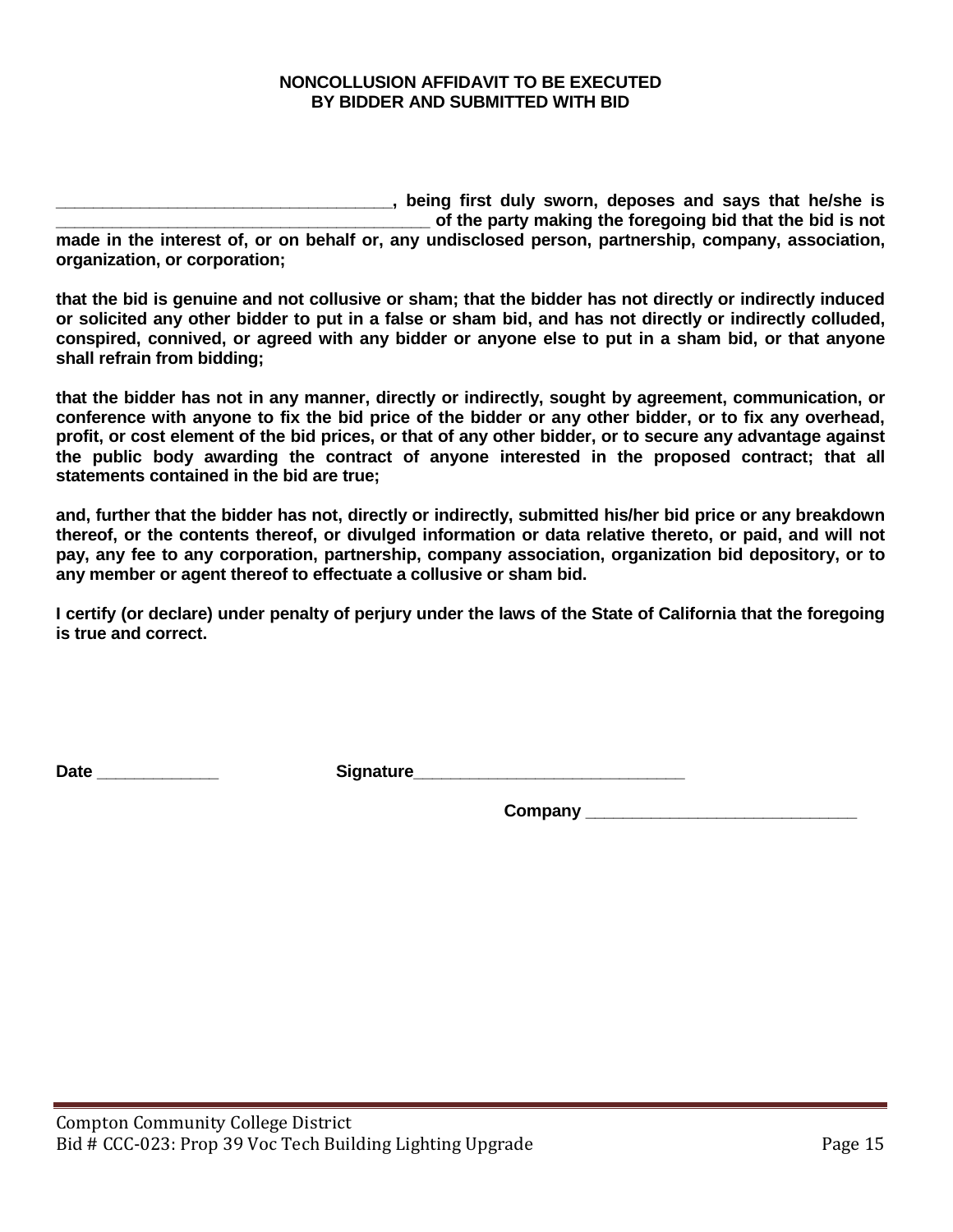#### **BID BOND**

**KNOW ALL MEN BY THESE PRESENTS** that we, \_\_\_\_\_\_\_\_\_\_\_\_\_\_\_\_\_\_\_\_\_\_, as Surety and . as Principal, are jointly and severally, along with their respective heirs, executors, administrators, successors and assigns, held and firmly bound unto **COMPTON COMMUNITY COLLEGE DISTRICT**, hereinafter "the Obligee," for payment of the penal sum hereof in lawful money of the United States, as more particularly set forth herein.

#### **THE CONDITION OF THIS OBLIGATION IS SUCH THAT:**

**WHEREAS,** the Principal has submitted the accompanying Bid Proposal to the Obligee for the Work commonly described as the **Bid # CCC-023: Prop 39 Voc Tech Building Lighting Upgrade**

**WHEREAS,** subject to the terms of this Bond, the Surety is firmly bound unto the Obligee in the penal sum of TEN PERCENT (10%) of the maximum amount of the Bid Proposal submitted by the Principal to the Obligee, as set forth above.

**NOW THEREFORE,** if the Principal shall not withdraw said Bid Proposal within the period specified therein after the opening of the same, or, if no period be specified, for NINETY (90) DAYS after opening of said Bid Proposal; and if the Principal is awarded the Contract, and shall within the period specified therefore, or if no period be specified, within FIVE (5) DAYS after the prescribed forms are presented to him for signature, enter into a written contract with the Obligee, in accordance with the Bid Proposal as accepted and give such bond(s) with good and sufficient surety or sureties, as may be required, for the faithful performance and proper fulfillment of such Contract and for the payment for labor and materials used for the performance of the Contract, or in the event of the withdrawal of said Bid Proposal within the period specified for the holding open of the Bid Proposal or the failure of the Principal to enter into such Contract and give such bonds within the time specified, if the Principal shall pay the Obligee the difference between the amount specified in said Bid Proposal and the amount for which the Obligee may procure the required Work and/or supplies, if the latter amount be in excess of the former, together with all costs incurred by the Obligee in again calling for Bids, then the above obligation shall be void and of no effect, otherwise to remain in full force and effect.

Surety, for value received, hereby stipulates and agrees that no change, extension of time, alteration or addition to the terms of the Contract or the Call for Bids, the Work to be performed thereunder, the Drawings or the Specifications accompanying the same, or any other portion of the Contract Documents shall in no way affect its obligations under this Bond, and it does hereby waive notice of any such change, extension of time, alteration or addition to the terms of said Contract, the Call for Bids, the Work, the Drawings or the Specifications, or any other portion of the Contract Documents.

In the event suit or other proceeding is brought upon this Bond by the Obligee, the Surety shall pay to the Obligee all costs, expenses and fees incurred by the Obligee in connection therewith, including without limitation, attorneys fees.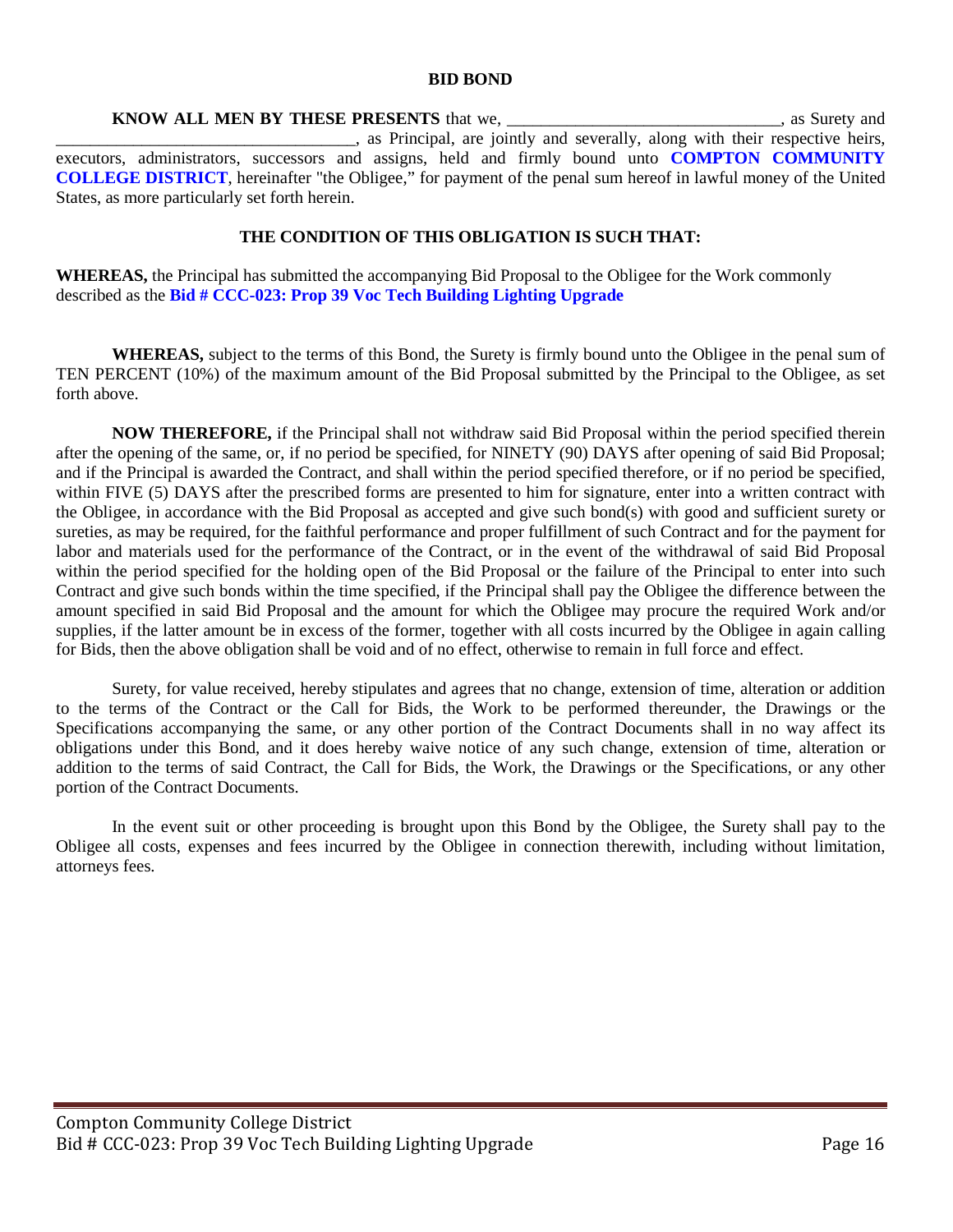**IN WITNESS WHEREOF,** the Principal and Surety have executed this instrument this \_\_\_\_\_\_\_\_ day of \_\_\_\_\_\_\_\_\_\_, 20\_\_ by their duly authorized agents or representatives.

| (Principal's Corporate Seal)          | (Principal Name)                           |
|---------------------------------------|--------------------------------------------|
|                                       |                                            |
|                                       | (Typed or Printed Name)                    |
|                                       | Title:                                     |
|                                       |                                            |
| (Surety's Corporate Seal)             | (Surety Name)                              |
|                                       | (Signature of Attorney-in-Fact for Surety) |
|                                       |                                            |
| (Attach Attorney-in-Fact Certificate) | (Typed or Printed Name)                    |

( ) \_\_\_\_\_\_\_\_\_\_\_\_\_\_\_\_\_\_\_\_\_\_\_\_\_\_\_\_\_\_\_\_\_\_\_\_ (Area Code and Telephone Number of Surety)

**Bid Bond, page 2**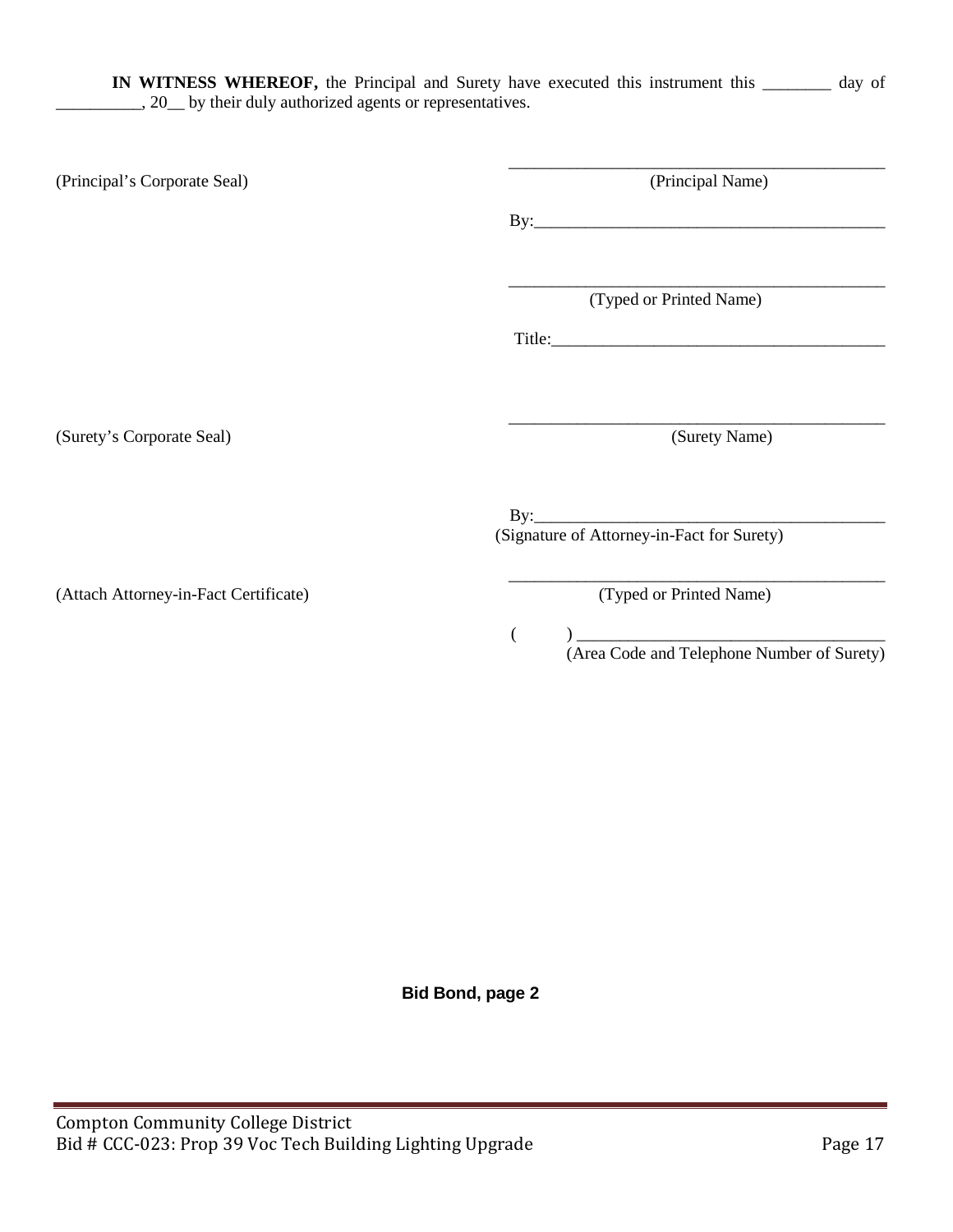# **CERTIFICATE OF WORKERS' COMPENSATION INSURANCE**

|                   |        | the                              | Оt |
|-------------------|--------|----------------------------------|----|
|                   | (Name) | Title)                           |    |
|                   |        | declare, state and certify that: |    |
| (Contractor Name) |        |                                  |    |

1. I am aware that California Labor Code '3700(a) and (b) provides:

"Every employer except the state shall secure the payment of compensation in one or more of the following ways:

- (a) By being insured against liability to pay compensation in one or more insurers duly authorized to write compensation insurance in this state.
- (b) By securing from the Director of Industrial Relations a certificate of consent to self-insure either as an individual employer, or one employer in a group of employers, which may be given upon furnishing proof satisfactory to the Director of Industrial Relations of ability to self-insure and to pay any compensation that may become due to his or her employees."
- 2. I am aware that the provisions of California Labor Code '3700 require every employer to be insured against liability for workers' compensation or to undertake self-insurance in accordance with the provisions of that code, and I will comply with such provisions before commencing the performance of this Contract.

\_\_\_\_\_\_\_\_\_\_\_\_\_\_\_\_\_\_\_\_\_\_\_\_\_\_\_\_\_\_\_\_\_\_\_\_\_\_\_\_ (Contractor Name)

By:\_\_\_\_\_\_\_\_\_\_\_\_\_\_\_\_\_\_\_\_\_\_\_\_\_\_\_\_\_\_\_\_\_\_\_\_\_\_ (Signature)

\_\_\_\_\_\_\_\_\_\_\_\_\_\_\_\_\_\_\_\_\_\_\_\_\_\_\_\_\_\_\_\_\_\_\_\_\_\_\_\_\_ (Typed or printed name)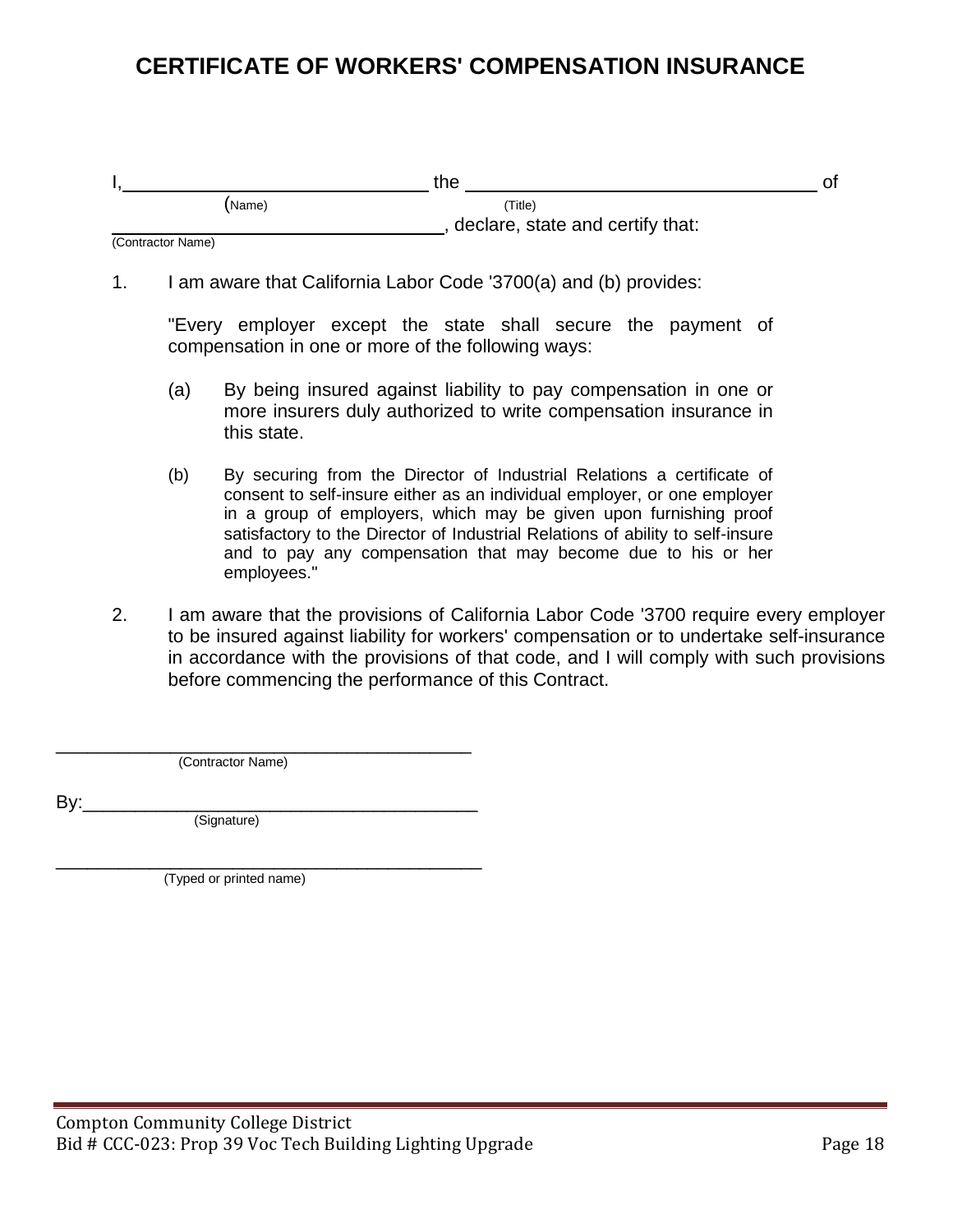# **AFFIRMATIVE ACTION STATUS CODE FORM**

| Date____________________ |  |  |
|--------------------------|--|--|
|                          |  |  |
|                          |  |  |
|                          |  |  |
|                          |  |  |
|                          |  |  |

------------------------------------------------------------------------------------------------------------ In order to comply with legal requirements, which became effective January 1, 1991, Compton Community College District is gathering and updating the affirmative action status of vendors with whom the District is currently doing business or of vendors who have expressed an interest in doing business with the District. Please check your Company's appropriate code and return the form to the Compton Community College District Business Services Office as directed below. Your designation will have no affect on the successful bidder selection.

## **Check AFFIRMATIVE ACTION STATUS CODE One**

- □ Minority owned/Disadvantaged business [1]
- □ Woman-owned business [2]
- □ Small business concern [3]
- Other: \_\_\_\_\_\_\_\_\_\_\_\_\_\_\_[4]
- $\Box$  Large enterprise [5]
- □ Disabled Veteran enterprise [8]

Please return the completed form with your sealed bid. A breakdown of affirmative action status codes will be expected only for successful bidder's subcontractors either by percentage of work or actual dollar amount bid.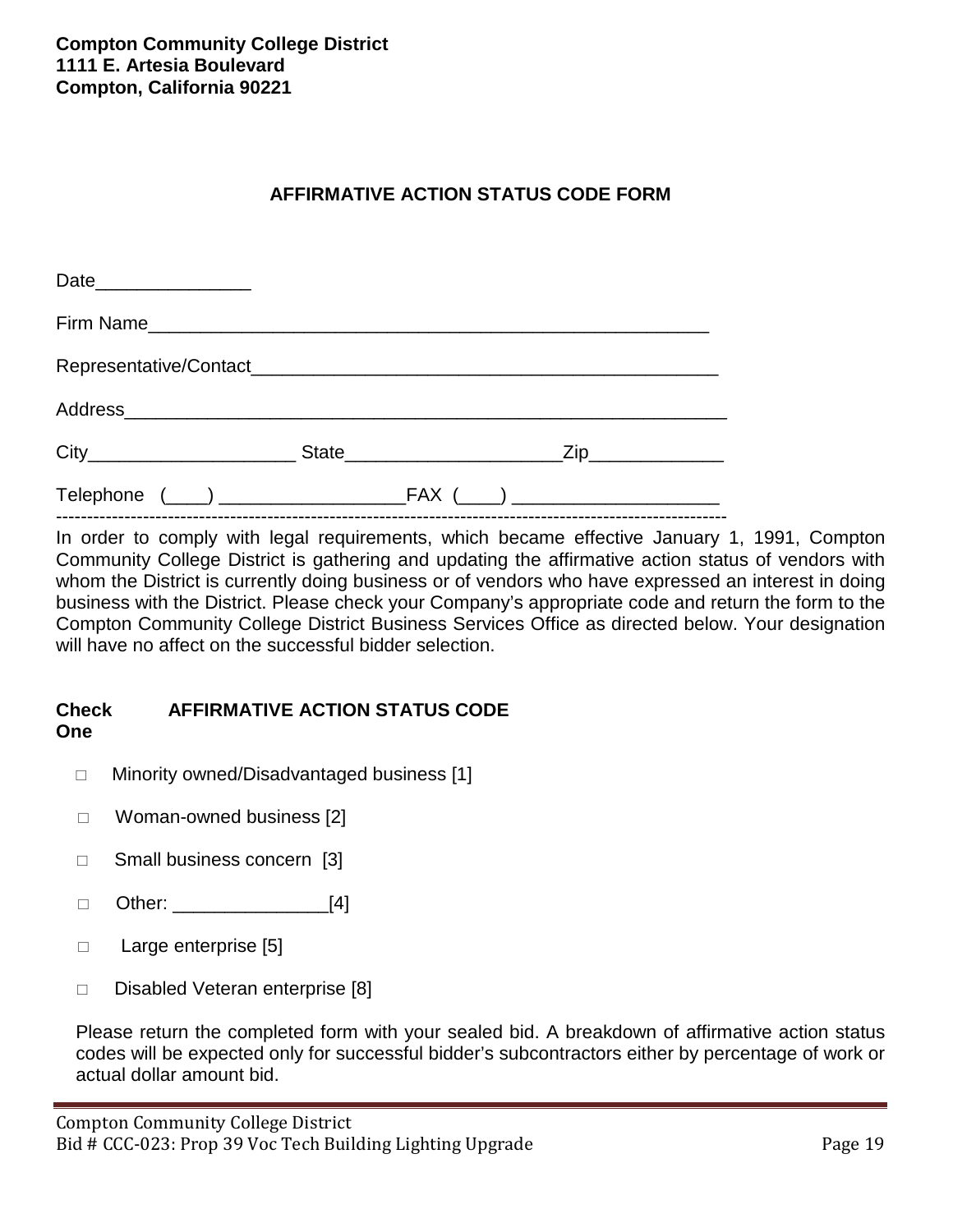# **AFFIRMATIVE ACTION STATUS CODE DEFINITIONS**

# **[1] Minority business (or small disadvantaged business)**

A small business concern which is at least fifty-one per cent unconditionally owned by one or more socially and economically disadvantaged individuals, or, in the case of a publicly owned business, at least 51% of the stock of which is owned by such individuals, and whose management and daily business operations are controlled by one or more such individuals.

Business owners who certify that they are members of named groups (African American, Hispanic American, Native American, Asian Pacific/Asian Indian American) are considered socially and economically disadvantaged.

## **[2] Woman-owned business**

A business concern that is at least 51% owned by a woman or women who also control and operate it. "Control in this context means exercising the power to make policy decisions. "Operate" in this context means being actively involved in the day-to-day management.

## **[3] Small business concern**

An independently owned and operated concern certified, or certifiable, as a small business by the Federal Small Business Association (SBA). Std. Industrial Classification (SIC) codes may be found in the Federal Acquisition Regulations, Section 19.01 or in the Federal Procurement Regulations, Section 1-1.701.

## **[8] Disabled Veteran enterprise**

"Disabled Veteran" means a veteran of the military, naval or air services of the United States with a service-connected disability, who is a resident of the State of California. To qualify under this category, certification must be obtained from the Office of Small and Minority Business (OSMB) by completing Form OSMB11 and receiving an approved certification letter from that office. Contact the OSMB at 916-322-5478 for specific assistance.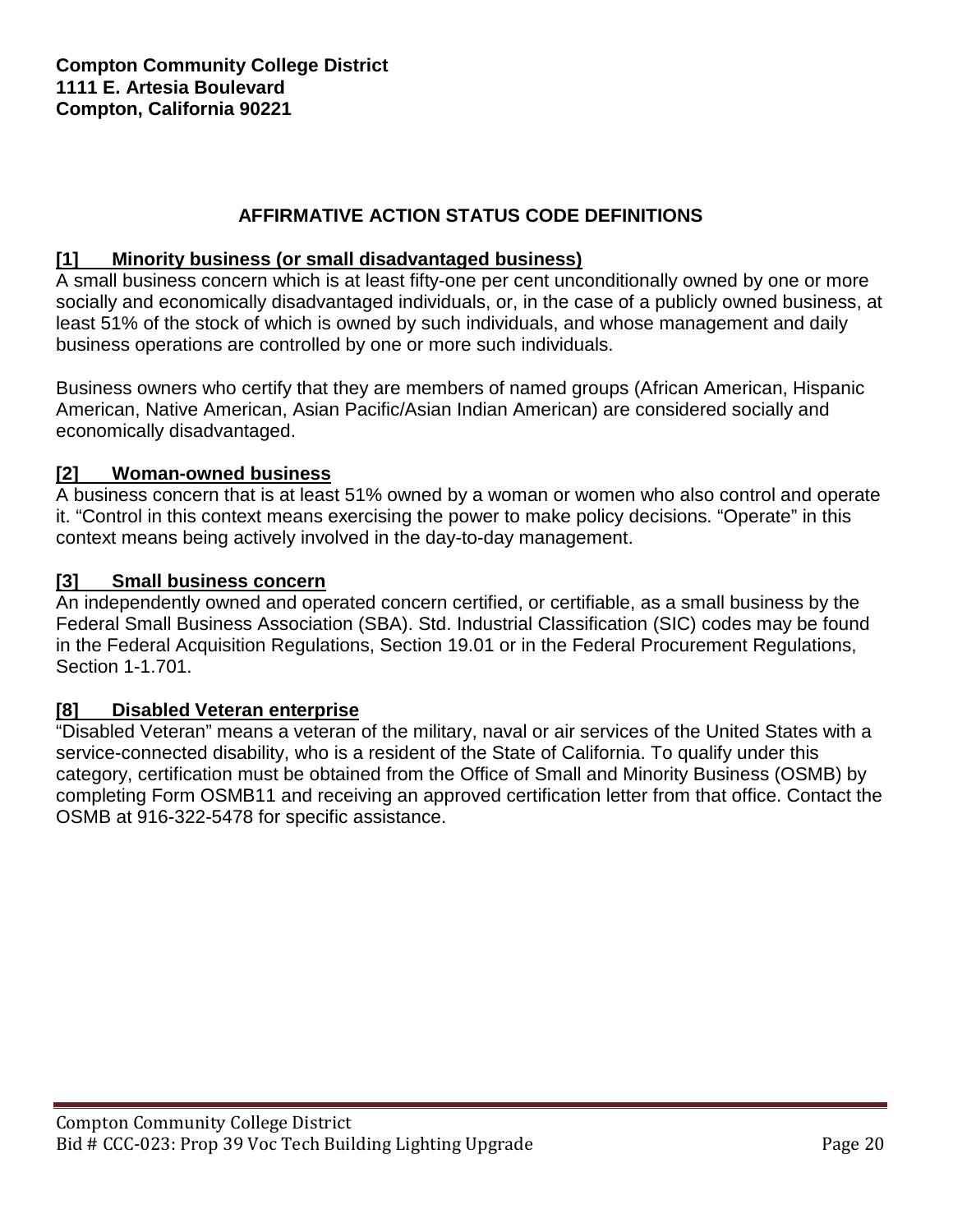#### **Bid # CCC-023: Prop 39 Voc Tech Building Lighting Upgrade**

**It is our desire to keep our bid lists as accurate and up to date as possible. In addition, we want to send you bids in which you have an interest as well as others we might not have considered. Please check the appropriate box(es):**

**We do not wish to bid this particular project, but keep us on your bid list for similar bids in the future.**

**Reason for "no bid" (optional):\_\_\_\_\_\_\_\_\_\_\_\_\_\_\_\_\_\_\_\_\_\_\_\_\_\_\_\_\_\_\_\_\_\_\_\_\_\_\_\_\_\_\_\_\_\_\_\_\_\_\_\_\_\_\_\_\_\_\_\_\_\_\_\_\_\_\_\_\_\_\_\_\_\_\_\_\_\_\_\_**

**\_\_\_\_\_\_\_\_\_\_\_\_\_\_\_\_\_\_\_\_\_\_**

**\_\_\_\_\_\_\_\_\_\_\_\_\_\_\_\_\_\_\_\_\_**

**\_\_\_\_\_\_\_\_\_\_\_\_\_\_\_\_\_\_\_\_\_\_**

**\_\_\_\_\_\_\_\_\_\_\_\_\_\_**

**We are bidding on this project and would also like to be considered for these additional categories: \_\_\_\_\_\_\_\_\_\_\_\_\_\_\_\_\_\_\_\_\_\_\_\_\_\_\_\_\_\_\_\_\_\_\_\_\_\_\_\_\_\_\_\_\_\_\_\_\_\_\_\_\_\_\_\_\_\_\_\_\_\_\_\_\_\_\_\_\_\_\_\_\_\_\_\_\_\_\_\_\_\_\_\_\_\_\_\_\_**

**\_\_\_\_\_\_\_\_\_\_\_\_\_\_\_\_\_\_\_\_\_\_\_\_\_\_\_\_\_\_\_\_\_\_\_\_\_\_\_\_\_\_\_\_\_\_\_\_\_\_\_\_\_\_\_\_\_\_\_\_\_\_\_\_\_\_\_\_\_\_\_\_\_\_\_\_\_\_\_\_\_\_\_\_\_\_\_\_\_ \_\_\_\_\_\_\_\_\_\_\_\_\_\_\_\_\_\_\_\_\_\_\_\_\_\_\_\_\_\_\_\_\_\_\_\_\_\_\_\_\_\_\_\_\_\_\_\_\_\_\_\_\_\_\_\_\_\_\_\_\_\_\_\_\_\_\_\_\_\_\_\_\_\_\_\_\_\_\_\_\_\_\_\_\_\_\_\_\_**

**\_\_\_\_\_\_\_\_\_\_\_\_\_\_\_\_\_\_\_\_\_\_\_\_\_\_\_\_\_\_\_\_\_\_\_\_\_\_\_\_\_\_\_\_\_\_\_\_\_\_\_\_\_\_\_\_\_\_\_\_\_\_\_\_\_\_\_\_\_\_\_\_\_\_\_\_\_\_\_\_\_\_\_\_\_\_\_\_\_**

**We do not provide these services. However, add us to your bid list for these types of services.\_\_\_\_\_\_\_\_\_\_\_\_\_\_\_\_\_\_\_\_\_\_\_\_\_\_\_\_\_\_\_\_\_\_\_\_\_\_\_\_\_\_\_\_\_\_\_\_\_\_\_\_\_\_\_\_\_\_\_\_\_\_\_\_\_\_\_\_\_\_\_\_\_\_\_\_\_\_\_\_\_**

**\_\_\_\_\_\_\_\_\_\_\_\_\_\_\_\_\_\_\_\_\_\_\_\_\_\_\_\_\_\_\_\_\_\_\_\_\_\_\_\_\_\_\_\_\_\_\_\_\_\_\_\_\_\_\_\_\_\_\_\_\_\_\_\_\_\_\_\_\_\_\_\_\_\_\_\_\_\_\_\_\_\_\_\_\_\_\_\_\_ \_\_\_\_\_\_\_\_\_\_\_\_\_\_\_\_\_\_\_\_\_\_\_\_\_\_\_\_\_\_\_\_\_\_\_\_\_\_\_\_\_\_\_\_\_\_\_\_\_\_\_\_\_\_\_\_\_\_\_\_\_\_\_\_\_\_\_\_\_\_\_\_\_\_\_\_\_\_\_\_\_\_\_\_\_\_\_\_\_**

**\_\_\_\_\_\_\_\_\_\_\_\_\_\_\_\_\_\_\_\_\_\_\_\_\_\_\_\_\_\_\_\_\_\_\_\_\_\_\_\_\_\_\_\_\_\_\_\_\_\_\_\_\_\_\_\_\_\_\_\_\_\_\_\_\_\_\_\_\_\_\_\_\_\_\_\_\_\_\_\_\_\_\_\_\_\_\_\_\_ \_\_\_\_\_\_\_\_\_\_\_\_\_\_\_\_\_\_\_\_\_\_\_\_\_\_\_\_\_\_\_\_\_\_\_\_\_\_\_\_\_\_\_\_\_\_\_\_\_\_\_\_\_\_\_\_\_\_\_\_\_\_\_\_\_\_\_\_\_\_\_\_\_\_\_\_\_\_\_\_\_\_\_\_\_\_\_\_\_**

**Please remove our company from your bid list.**

**Company\_\_\_\_\_\_\_\_\_\_\_\_\_\_\_\_\_\_\_\_\_\_\_\_\_\_\_\_\_\_\_\_\_\_\_\_\_\_\_\_\_\_**

**By** 

**Authorized Representative**

**Address\_\_\_\_\_\_\_\_\_\_\_\_\_\_\_\_\_\_\_\_\_\_\_\_\_\_\_\_\_\_\_\_\_\_\_\_\_\_\_\_\_\_\_\_**

 **\_\_\_\_\_\_\_\_\_\_\_\_\_\_\_\_\_\_\_\_\_\_\_\_\_\_\_\_\_\_\_\_\_\_\_\_\_\_\_\_\_\_\_\_ Telephone (\_\_\_\_\_\_\_\_\_) \_\_\_\_\_\_\_\_\_\_\_\_\_\_\_\_\_\_\_\_\_\_\_\_\_\_\_\_\_\_\_**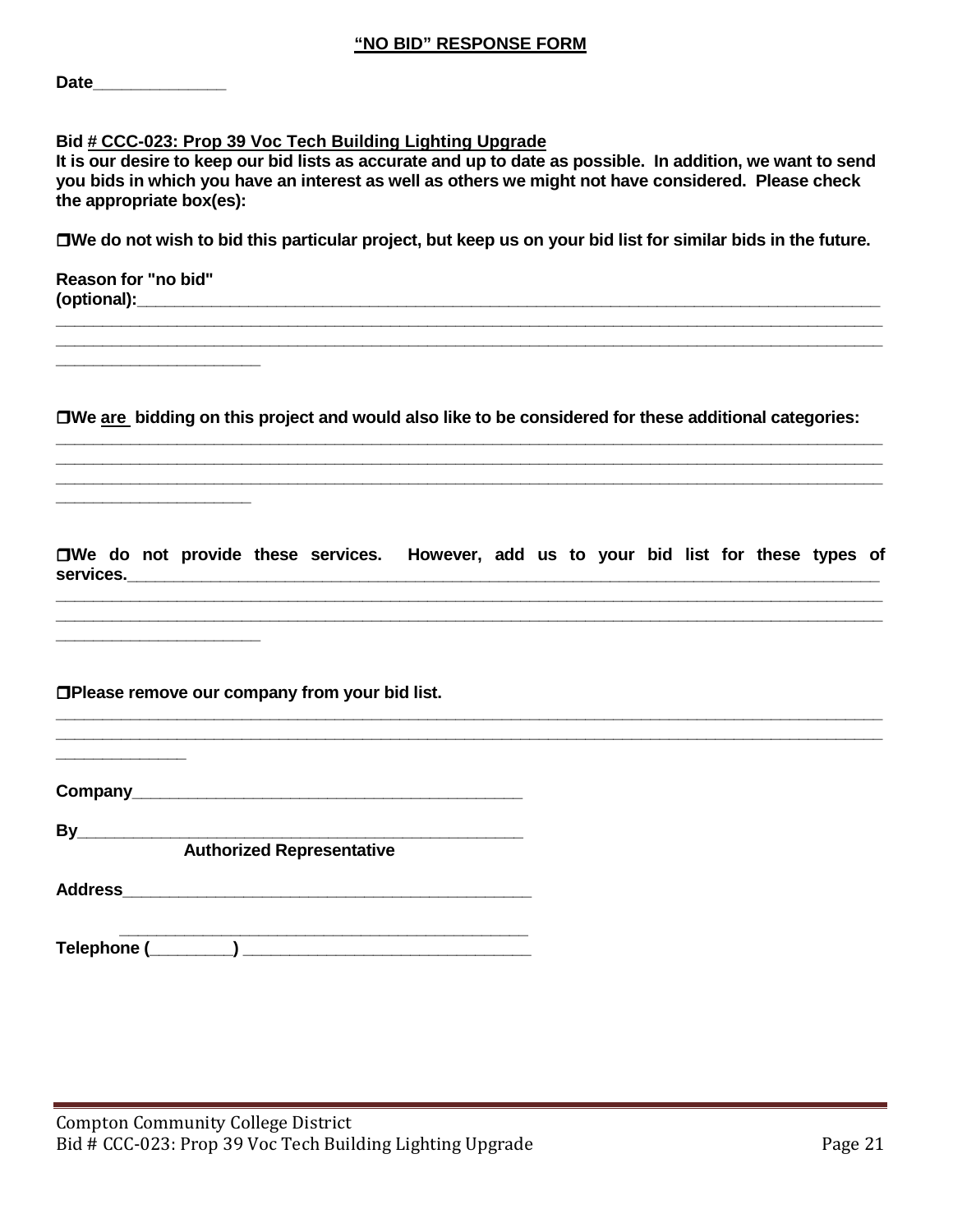#### **PAYMENT BOND (CALIFORNIA PUBLIC WORK) Required Action By Contractor – Posting of the Payment Bond:**

Contractor shall post at the jobsite a complete copy of the actual payment bond issued. The copy of the payment bond shall be posted outside, but protected from the elements, so that all the information contained in the payment bond issued shall be legible and available to all those persons who the law permits to make a claim against said bond.

#### **KNOW ALL MEN BY THESE PRESENTS:**

THAT WHEREAS, Compton Community College District (sometimes referred to hereinafter as "Obligee") has awarded to \_\_\_\_\_\_\_\_\_\_\_\_\_\_\_\_\_\_\_\_\_\_\_\_\_\_\_\_\_\_\_\_\_\_\_\_\_\_\_\_\_\_\_ (hereinafter designated as the "CONTRACTOR"), an agreement for the work described as follows: **Prop 39 Voc Tech Building Lighting Upgrade (**hereinafter referred to as the "Public Work"); and

WHEREAS, said CONTRACTOR is required to furnish a bond in connection with said Contract, and pursuant to California Civil Code section 3247, and/or other applicable laws;

NOW, THEREFORE, We, \_\_\_\_\_\_\_\_\_\_\_\_\_\_\_\_\_\_\_\_\_\_\_\_\_\_\_\_\_\_\_\_\_, the undersigned CONTRACTOR, as Principal; and \_\_\_\_\_\_\_\_\_\_\_\_\_\_\_\_\_\_\_\_\_\_\_\_\_\_\_\_\_\_\_\_, a corporation organized and existing under the laws of the State of, and duly authorized to transact business under the laws of the State of California, as Surety, are held and firmly bound unto Compton Community College District, and to any and all persons, companies, or corporations entitled by law to file stop notices under California Civil Code section 3181, or any person, company, or corporation entitled to make a claim on this bond, in the sum of

\_\_\_\_\_\_\_\_\_\_\_\_\_\_\_\_\_\_\_\_\_\_\_\_\_ Dollars (\$\_\_\_\_\_\_\_\_\_\_\_\_\_\_), said sum being not less than one hundred percent (100%) of the total amount payable by said Obligee under the terms of said Contract, for which payment will and truly to be made, we bind ourselves, our heirs, executors and administrators, successors and assigns, jointly and severally, firmly by these presents.

THE CONDITION OF THIS OBLIGATION IS SUCH that if said Principal, its heirs, executors, administrators, successors, or assigns, or subcontractor, shall fail to pay any person or persons named in Civil Code section 3181; or fail to pay for any materials, provisions, or other supplies, used in, upon, for, or about the performance of the work contracted to be done, or for any work or labor thereon of any kind, or for amounts due under the Unemployment Insurance Code, with respect to work or labor thereon of any kind; or shall fail to deduct, withhold, and pay over to the Employment Development Department, any amounts required to be deducted, withheld, and paid over by Unemployment Insurance Code section 13020 with respect to work and labor thereon of any kind, then said Surety will pay for the same, in an amount not exceeding the amount herein above set forth, and in the event suit is brought upon this bond, also will pay such reasonable attorneys' fees as shall be fixed by the court, awarded and taxed as provided in California Civil Code sections 3247 et. seq., and/or other applicable laws.

This bond shall inure to the benefit of any person named in Civil Code section 3181 giving such person or his/her assigns a right of action in any suit brought upon this bond.

It is further stipulated and agreed that the Surety of this bond shall not be exonerated or released from the obligation of the bond by any change, extension of time for performance, addition, alteration or modification in, to, or of any contract, plans, or specifications, or agreement pertaining or relating to any scheme or work of improvement herein above described; or pertaining or relating to the furnishing of labor, materials, or equipment therefore; nor by any change or modification of any terms of payment or extension of time for payment pertaining or relating to any scheme or work of improvement herein above described; nor by any rescission or attempted rescission of the contract, agreement or bond; nor by any conditions precedent or subsequent in the bond attempting to limit the right of recovery of claimants otherwise entitled to recover under any such contract or agreement or under the bond; nor by any fraud practiced by any person other than the claimant seeking to recover on the bond; and that this bond be construed most strongly against the Surety and in favor of all persons for whose benefit such bond is given; and under no circumstances shall the Surety be released from liability to those for whose benefit such bond has been given, by reason of any breach of contract between the DISTRICT and the CONTRACTOR or on the part of any obligee named in such bond; that the sole condition of recovery shall be that the claimant is a person described in California Civil Code sections 3110 and 3112, and who has not been paid the full amount of his or her claim; and that the Surety does hereby waive notice of any such change, extension of time, addition, alteration or modification herein mentioned.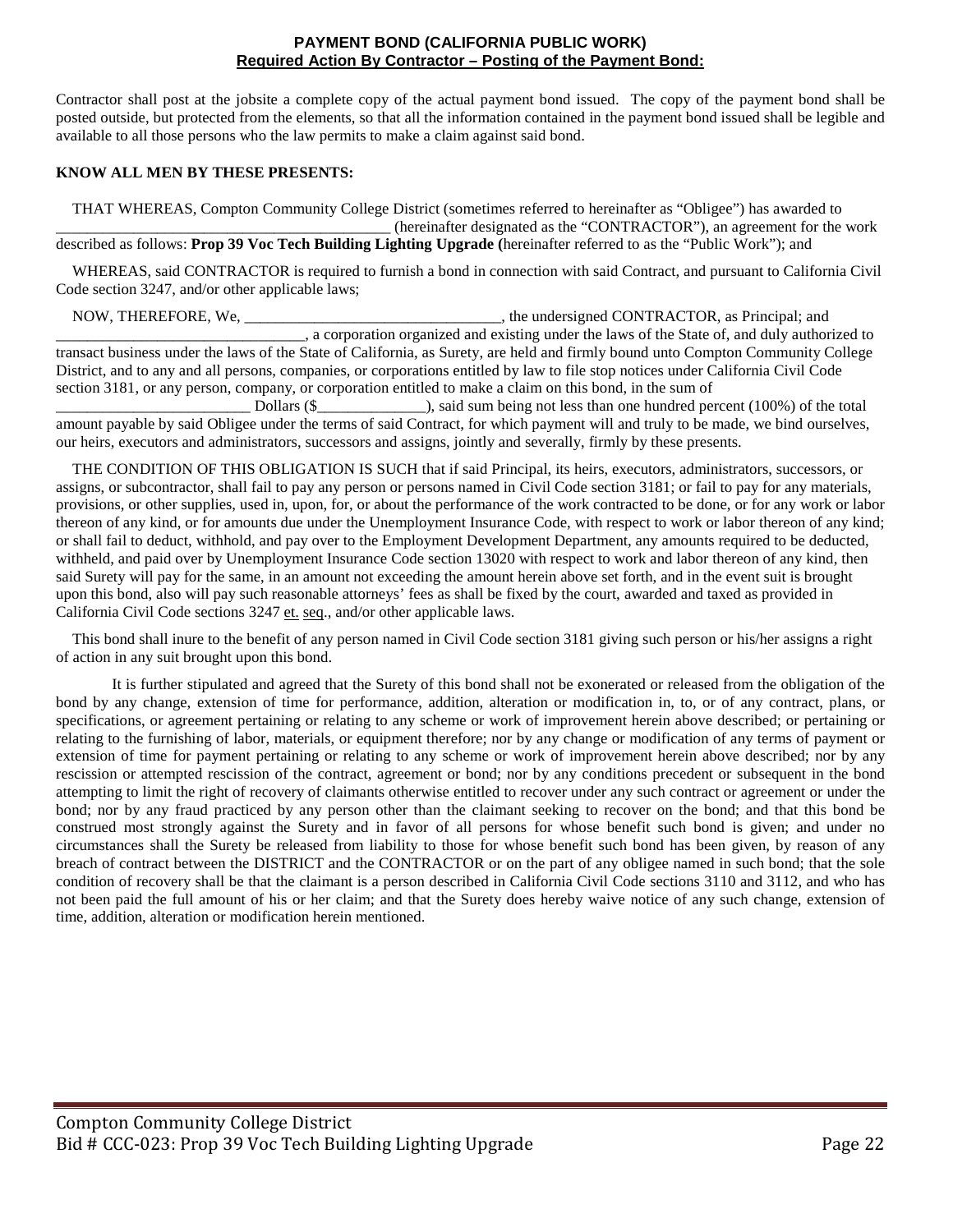By: <u>second</u>

SURETY:

By:

Attorney-in-Fact

**Payment Bond, page 2**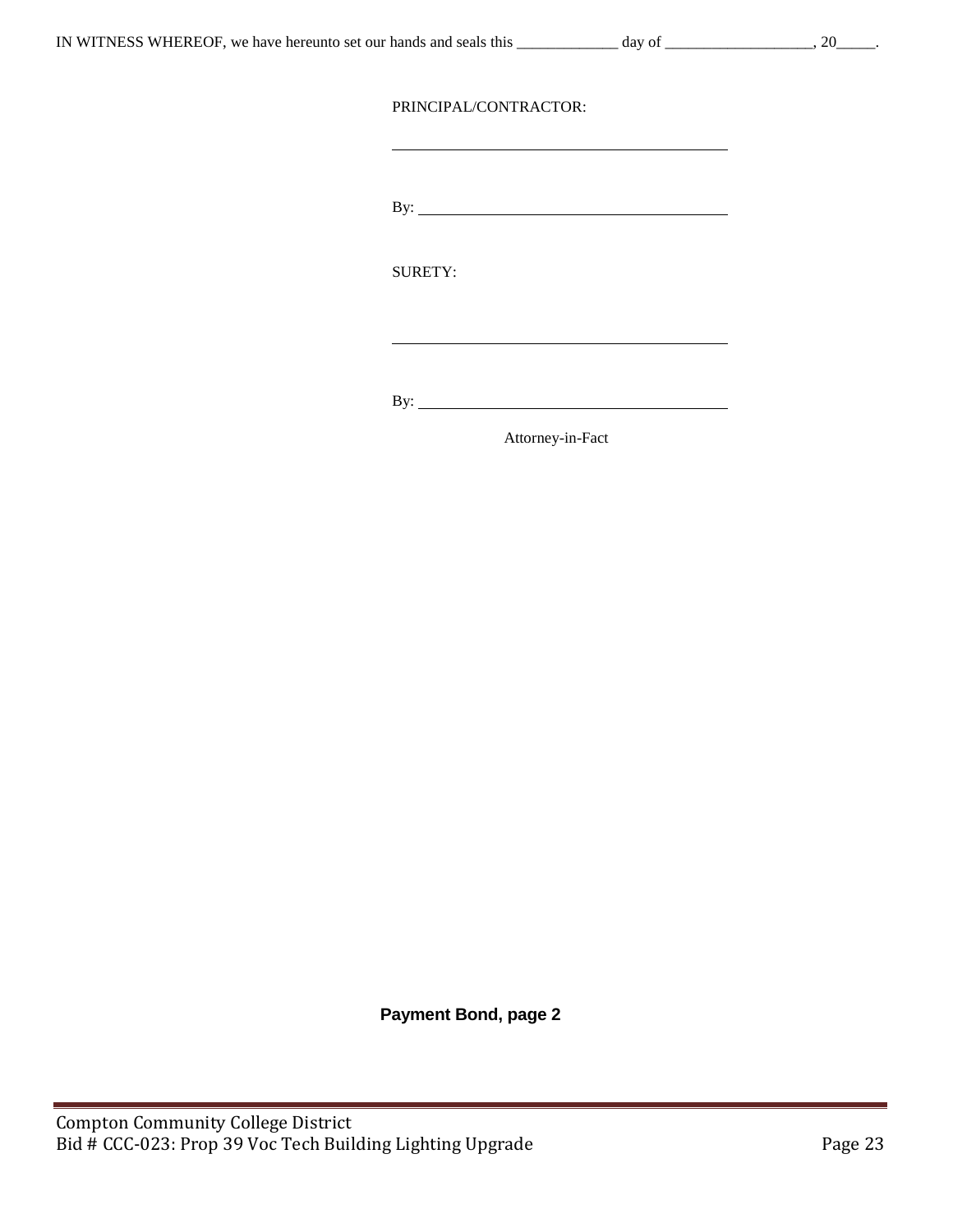#### **IMPORTANT: THIS IS A REQUIRED FORM AND MAY NOT BE ALTERED OR CHANGED**

Surety companies executing bonds must possess a certificate of authority from the California Insurance Commissioner authorizing them to write surety insurance defined in California Insurance Code section 105, and if the work or Project is financed, in whole or in part, with federal, grant or loan funds, Surety's name must also appear on the Treasury Department's most current list (Circular 570 as amended).

Any claims under this bond may be addressed to:

| (Name and Address of Surety)        | (Name and Address of agent or representative for<br>service for service of process in California)                                                                                                                                                                                                                                                                              |
|-------------------------------------|--------------------------------------------------------------------------------------------------------------------------------------------------------------------------------------------------------------------------------------------------------------------------------------------------------------------------------------------------------------------------------|
|                                     |                                                                                                                                                                                                                                                                                                                                                                                |
| <b>STATE OF CALIFORNIA</b><br>SS.   |                                                                                                                                                                                                                                                                                                                                                                                |
| COUNTY OF                           |                                                                                                                                                                                                                                                                                                                                                                                |
|                                     | On this __________ day of ___________, in the year _______, before me, _____________, a Notary Public in and for said<br>State, personally appeared _______________, known to me to be the person whose name is subscribed within the instrument as<br>the Attorney-in-Fact of the _________________________(Surety) and acknowledged to me that he subscribed the name of the |
| Notary Public in and for said State | (SEAL)                                                                                                                                                                                                                                                                                                                                                                         |
| Commission expires:                 |                                                                                                                                                                                                                                                                                                                                                                                |

NOTE: A copy of the power-of-attorney to local representatives of the bonding company must be attached hereto.

#### **THIS FORM IS MANDATORY AND NO CHANGE, MODIFICATION AND/OR ALTERATION THEREOF WILL BE ACCEPTED BY THE OWNER.**

## **Payment Bond, page 3**